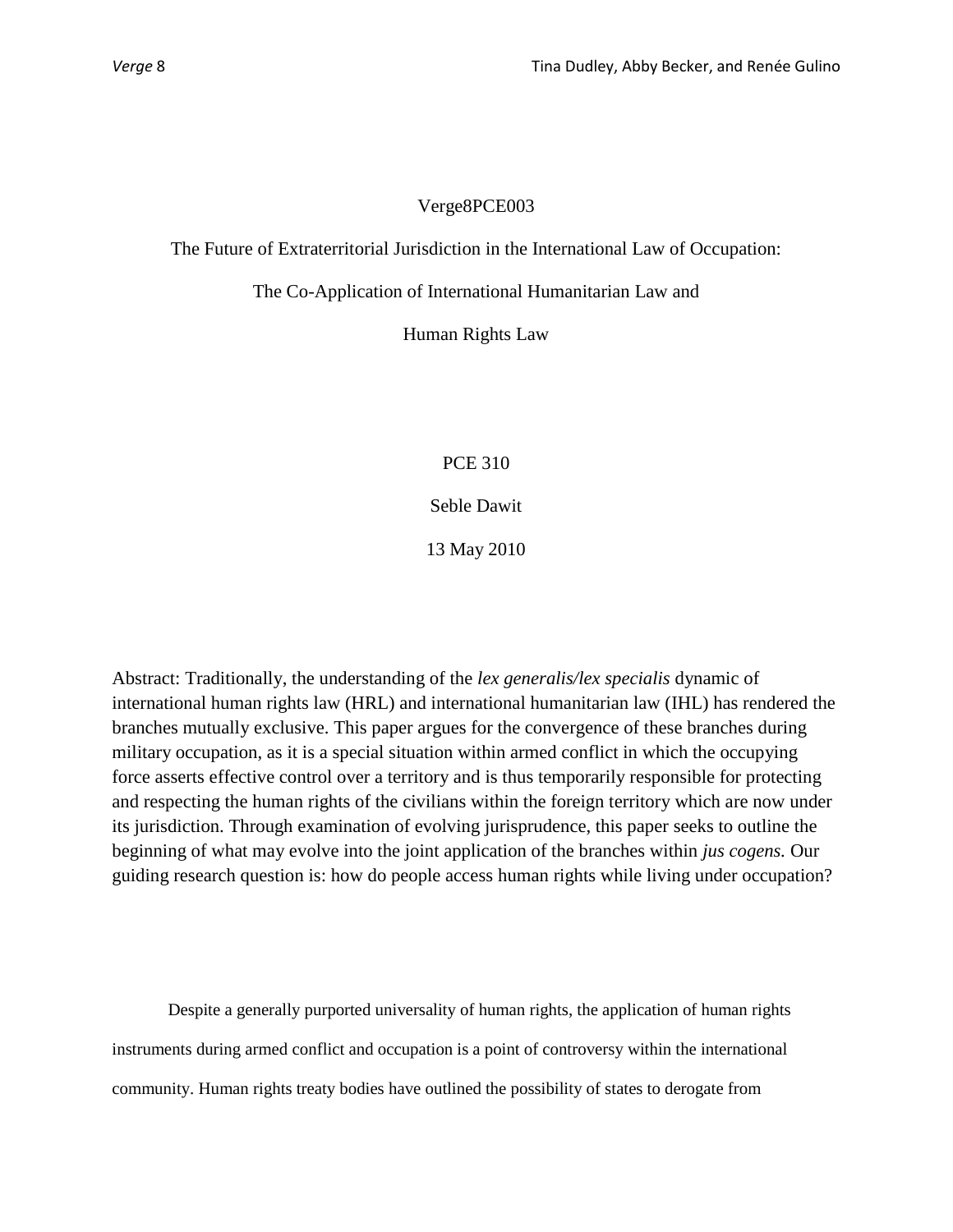obligations to protect and respect human rights in exceptional circumstances, including during a state of public emergency which threatens the life of the nation,  $\frac{1}{1}$  which has often been extended to mean all situations of armed conflict or war. So it seems that the universality of human rights is limited in a state's ability to derogate from its obligations, and as such the state's right to derogate must also be limited in the name of the universality of human rights. Within situations of armed conflict, military occupation in particular brings to question the scope of a state"s human rights obligations because of the very nature of occupation as "midway between war and peace." <sup>2</sup> Human rights law, the law of peace, is inherently relevant and arguably applicable to military occupation because the occupying power is expected to facilitate "the resumption of civilian life and the establishment of a particular legal relationship between the occupying army and the civilian population." $3$ 

A military occupation occurs when a territory is "placed under the authority of [a] hostile army," and it extends "only to the territory where such authority has been established and exercised."<sup>4</sup> An occupation, by law, is a temporary situation that does not give the occupying power sovereignty over the occupied territory. The law of occupation requires the occupying power to maintain safety and order and provide protection for the population against abuses by the state. In this respect, occupation law resembles the law of peace, "while remaining a branch of the law of war."<sup>5</sup> Although traditionally separate branches, international humanitarian law (IHL) and human rights law (HRL), share in common a concern for the principles of humanity and human dignity. IHL and HRL were not formed *ex nihilo*; "they both sprang from the same meta-juridical requirements: the need to promote respect for human beings and their dignity in order to shield them from abuse by states."<sup>6</sup>

<sup>&</sup>lt;sup>1</sup> The International Convention on Civil and Political Rights art. 4, Dec. 16, 1966, 5 I.L.M. 368; 999 U.N.T.S. 171, available at: http://www2.ohchr.org/english/law/ccpr.htm.

<sup>2</sup> Danio Campanelli, *The law of military occupation put to the test of human rights law*, 90 International Review of the Red Cross 871 (2008), 654.

 $3$  Ibid.

<sup>4</sup> Hague Convention (IV) Respecting the Laws and Customs of War on Land and Its Annex: Regulations Concerning the Laws and Customs of War on Land, art. 42, Oct. 18, 1907, 1 Bevans 230; 1 AJIL 103, [hereinafter referred to as the Hague Convention IV] available at: http://www.icrc.org/ihl.nsf/b0d5f4c1fb8102041256739003e6366/01d426 b0086089 bec12563cd0 516887.

 $<sup>5</sup>$  Id. at 2, 660.</sup>

 $<sup>6</sup>$  Id. at 2, 655.</sup>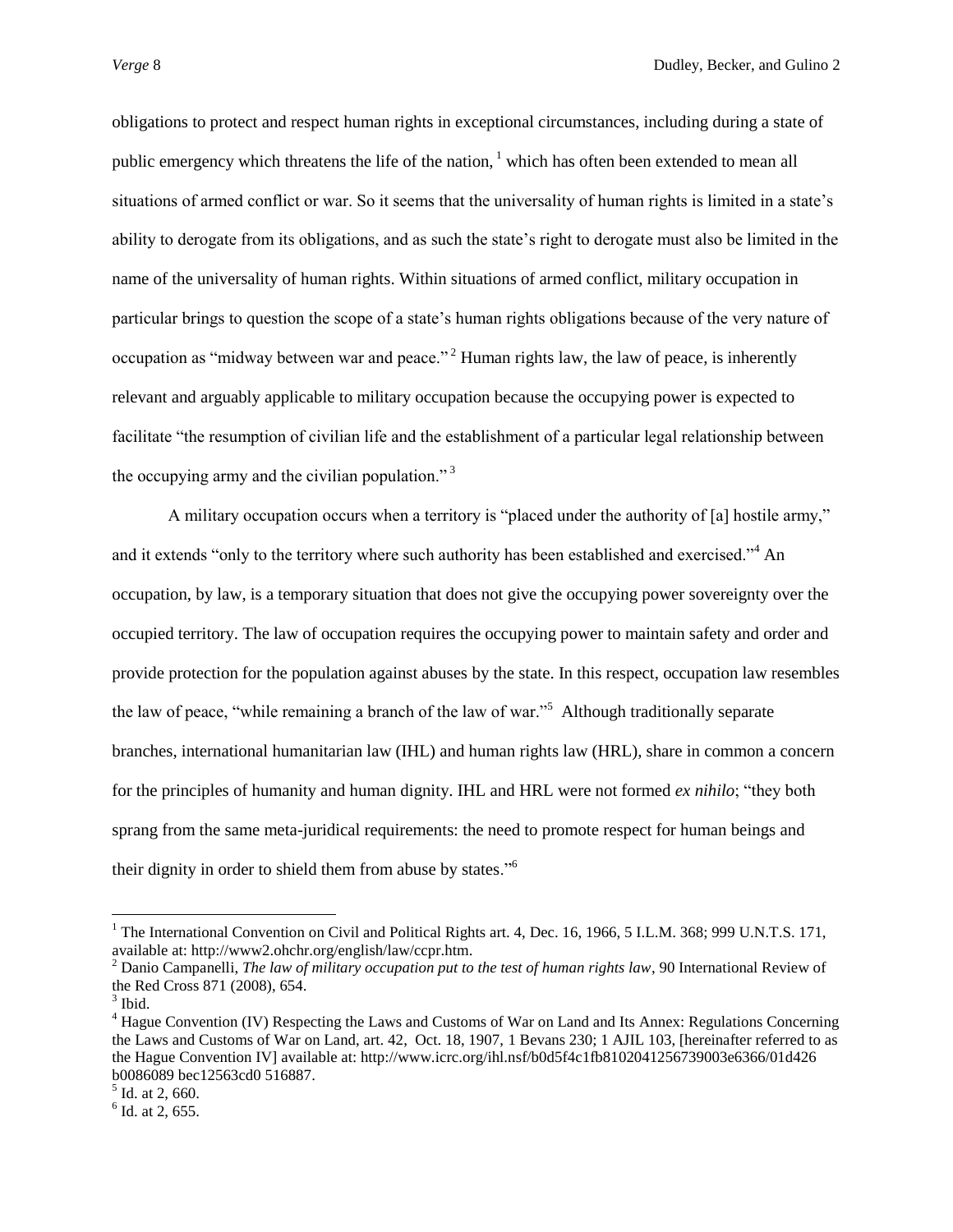$\overline{a}$ 

The conventional division between the law of war and the law of peace is no longer plausible due to the change in the *de facto* reality of occupation, in which some people may live their entire lives under occupation, and as such may be permanently denied human rights. The law of war "no longer automatically excludes the law of peace."<sup>7</sup> As such, occupation necessitates the dual application of IHL and HRL in order to respect and protect the human rights of civilians within occupied territories. Some human rights may be derogated during exceptional circumstances, proportional to military need. However, as armed violence subsides, derogations must be lifted, and as long as an occupying force asserts effective control over a foreign territory, it must be held to its human rights obligations extraterritorially. Co-application will fill in gaps in IHL, influence the application of IHL, and provide guidelines for returning sovereignty to the people to bring occupation to a close. The controversy currently is not whether human rights is applicable during occupation, but rather to what degree human rights law applies and how to implement such a co-application.<sup>8</sup> It is not a question of substituting human rights law for occupation law, but rather a question of how these legal frameworks applied in convergence can offer increased state accountability during occupation, particularly to civilian non-combatants. People cannot access human rights under occupation unless the occupying force is held legally accountable to human rights, and therefore we propose that the accumulation of evolving jurisprudence which serves to expand the scope of jurisdiction to hold states accountable to extraterritorial application of human rights is laying the foundation for the co-application of IHL and HRL as *jus cogens*.

<sup>7</sup> Dietrich Schindler qtd. in Dennis. Michel Dennis, *Application of human rights treaties extraterritorially in times of armed conflict and military occupation*, 1 Am. J. Int"l L. 99 (2005), 120.

<sup>8</sup> Orna Ben Naftali and Yuval Shany, *Living in Denial: The Application of Human Rights in the Occupied Territories,* 37 Isr. L. Rev. 17 (2003); Danio Campanelli, *The Law of Military Occupation Put to the Test of Human Rights Law,* 90 Int"l Rev. Red Cross (2008); Natan Lerner, *Human Rights, Humanitarian Law and the Occupied Territories,* 10 Palestine-Isr. J. 2 (2003); Adam Roberts. *Transformative Military Occupation: Applying the Laws of War and Human Rights,* 100 Am. J. Int'l L. 580 (2006); The Advisory Opinion of the International Court of Justice on *Legal Consequences of the Construction of a Wall in the Occupied Palestinian Territory*, (2004) *ICJ Rep.*; The Advisory Opinion of the International Court of Justice on the *Legality of the Threat or Use of Nuclear Weapons*, (1996) *ICJ Rep.*; YORAM DINSTEIN, THE INTERNATIONAL LAW OF BELLIGERENT OCCUPATION (2009); EYAL BENVENISTI, THE INTERNATIONAL LAW OF OCCUPATION (1993); Kenneth Watkin. *Controlling the Use of Force: A Role for Human Rights Norms in Contemporary Armed Conflict,* 98 A.J.I.L. 1 (2004); *Case Concerning Armed Activities on the Territory of the Congo* (Congo, Uganda), 2005, 45 *ILM* 271 (2006)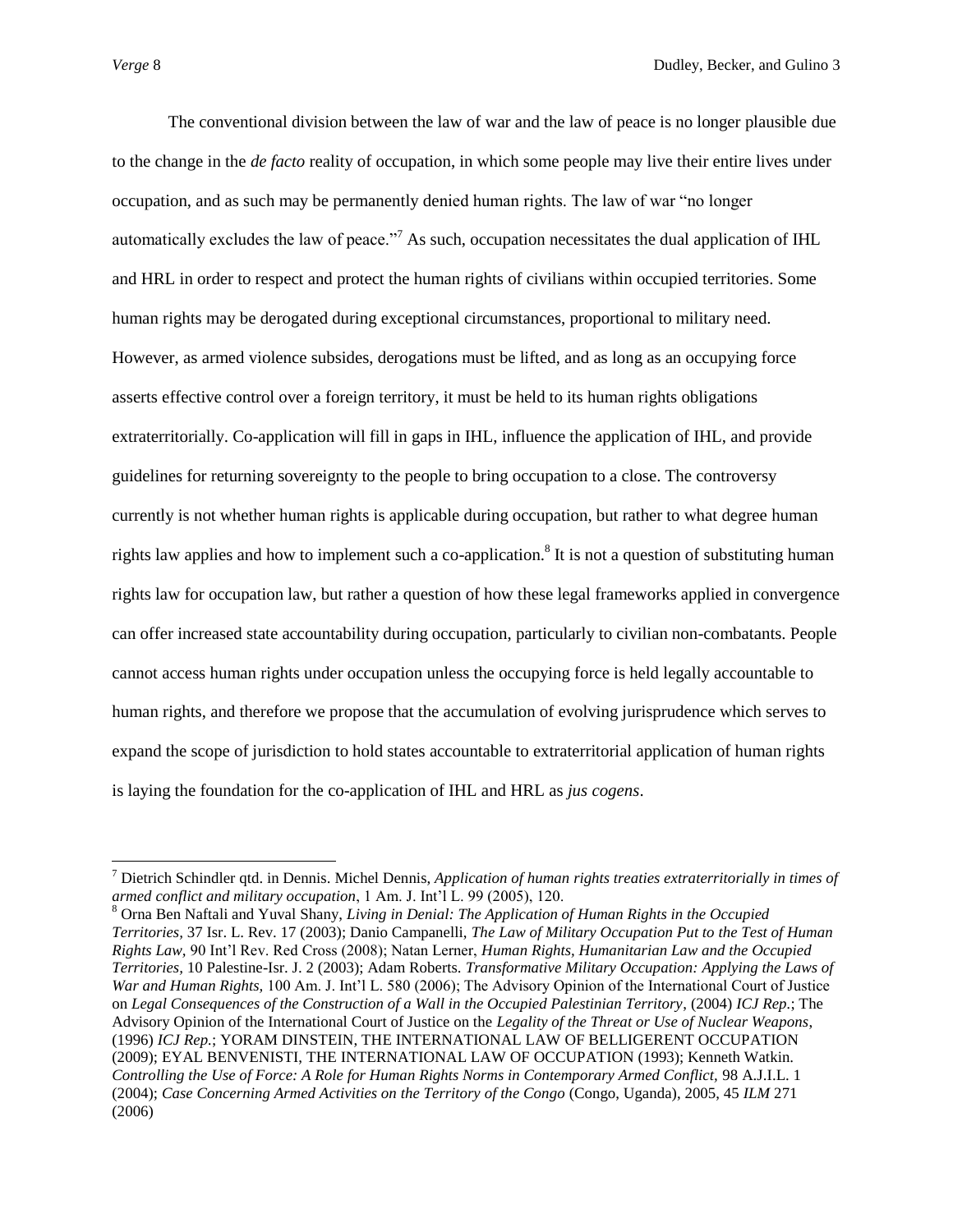This paper will outline the traditional international legal framework of occupation (I), the evolution of the nature of occupation (II), the evolution of the law of occupation (III), effective control,extraterritoriality (IV) and derogations, necessity and proportionality (V).

#### I. Traditional Legal Framework of the Law of Occupation

The legality of an occupation is regulated by the UN Charter and the law known as *jus ad bellum*, which concerns the justification of the use of force and determines whether a war is just or not. On the other hand, *jus in bellum* concerns the legality of the actions of the foreign power *during* armed conflict. Regardless of the legality of the occupation, the law of occupation triggers when a state has effective control of a territory and continues until one year following the general close of military occupations."<sup>9</sup> The law of occupation, which consists primarily of the Geneva Convention IV of 1949 and the Hague Convention IV of 1907, governs the actions of the occupying power and protects the occupied population. Occupation law falls within the category of armed conflict, and is thus traditionally situated within the branch of international humanitarian law.

IHL and HRL are separate branches of international law "with distinct modes of application."<sup>10</sup> Human rights law is generally understood to be relevant primarily in times of peace, drafted to govern the relationship between a state and its nationals; whereas humanitarian law is relevant in times of war, drafted to protect enemy combatants and noncombatants.<sup>11</sup> IHL is comprised of the Geneva Conventions (I-IV) of 1949 and the Additional Protocols (I-II) of 1977, the Hague Conventions (I-XIV) of 1907, as well as case law and customary international law. IHL is an older legal system, while HRL only dates back to the 1940s, when the Universal Declaration of Human Rights (UDHR) was drafted. The UDHR, although non-binding, provides the basis for human rights law, from which subsequent legally binding instruments have formed regionally and internationally. The International Covenant on Civil and Political

<sup>&</sup>lt;sup>9</sup> The Hague Convention IV, art. 6.

<sup>10</sup> John Cerone, *Human Dignity in the Line of Fire: The Application of International Human Rights Law During Armed Conflict, Occupation, and Peace Operations,* 39 Vand. J. Transnat"l L. 1447 (2006), 3.

<sup>&</sup>lt;sup>11</sup> Michel Dennis, *Application of human rights treaties extraterritorially in times of armed conflict and military occupation*, 1 Am. J. Int"l L. 99 (2005), 119.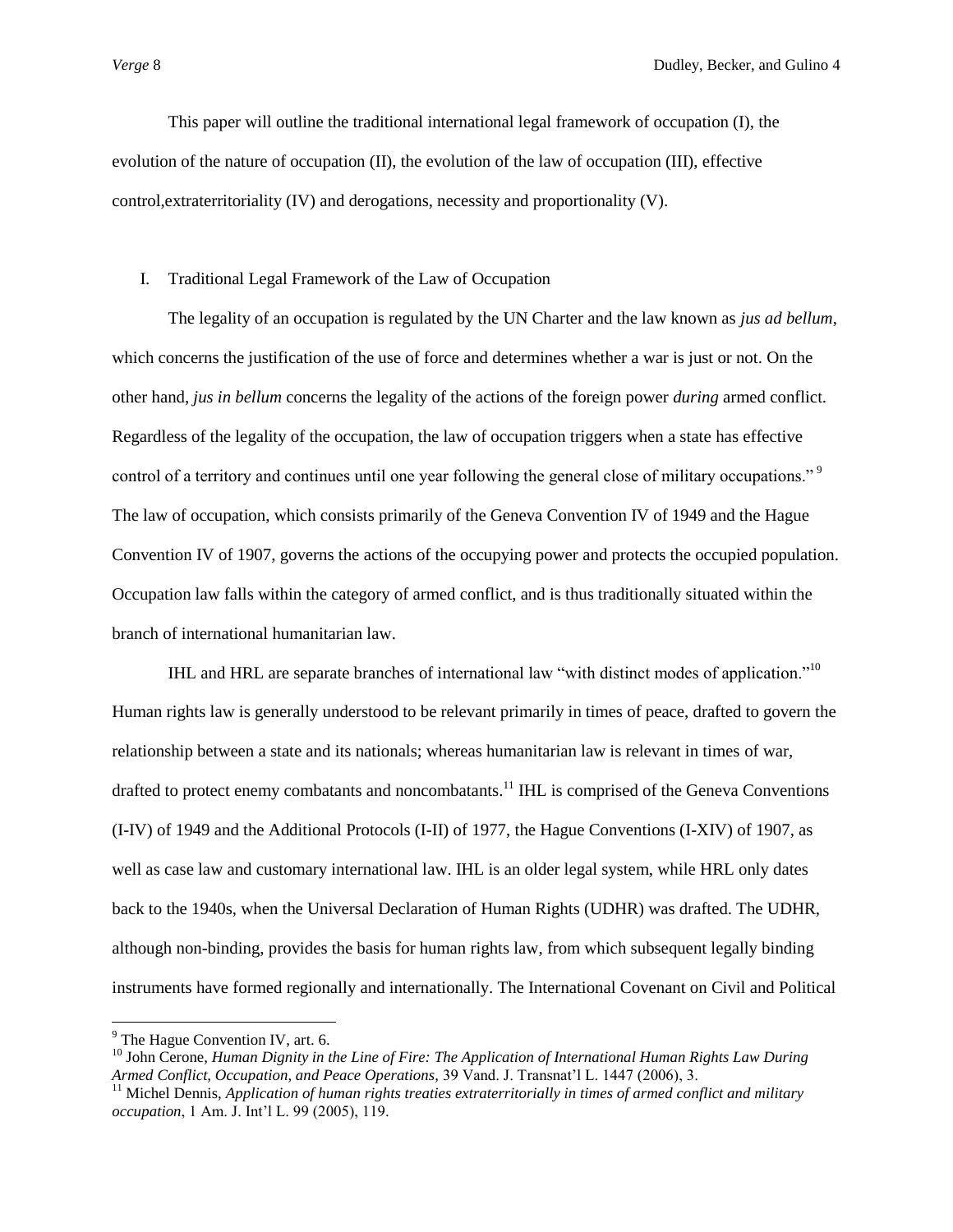Rights (ICCPR) and the International Covenant on Economic, Social and Cultural Rights (ICESCR), both ratified in 1966, are key international human rights instruments and are viewed in conjunction with the UDHR as the International Bill of Human Rights.<sup>12</sup> HRL is continually developing, with hundreds of treaties and instruments, whereas IHL is slower to develop and adapt to the *de facto* realities of the world.

Traditionally, because of the *lex generalis* character of HRL and that of IHL as *lex specialis*, the two branches of have been generally regarded as mutually exclusive. The traditional view of the *lex generalis* / *lex specialis* dynamic is that the more general human rights law is replaced by the more specific rules of humanitarian law during armed conflict.<sup>13</sup> This separation is reflected on an institutional level, "with the United Nations and a number of regional organizations specializing in human rights, whereas the [ICRC] specializes in humanitarian law.<sup>14</sup> One reason for this separation is that the International Committee of the Red Cross (ICRC) sought to maintain a sense of neutrality as a separate entity from the political organs of the United Nations (UN) and, as such, the ICRC did not approach human rights and the UN did not approach the laws of war.<sup>15</sup> The fact that human rights law was codified much later than humanitarian law is another reason for the traditional separation between the two branches. In the period following WWII, human rights law "was still too immature and technically undeveloped to influence the laws of armed conflict" and "its sphere of application had to be defined."<sup>16</sup> Now, considering the more highly evolved jurisprudence of human rights law that we have today, the changing nature of war, and the starkly different character of occupation itself, "a consensus is evolving in favor of the view that human rights law applies in full alongside humanitarian law during times of armed conflict and occupation." <sup>17</sup>

<sup>&</sup>lt;sup>12</sup> Adam Roberts, *Transformative Military Occupation: Applying the Laws of War and Human Rights*, 100 Am. J. Int"l L. 3, (2006), 590.

<sup>&</sup>lt;sup>13</sup> See Diagram 1.

 $14$  Id. at 2, 653.

<sup>15</sup> Heike Krieger, *A Conflict of Norms: The Relationship between Humanitarian Law and Human Rights Law In the ICRC Customary Law Study*, 11 JC&SL 265 (2006), 2.

 $16$  Ibid.

 $17$  Cerone, 3.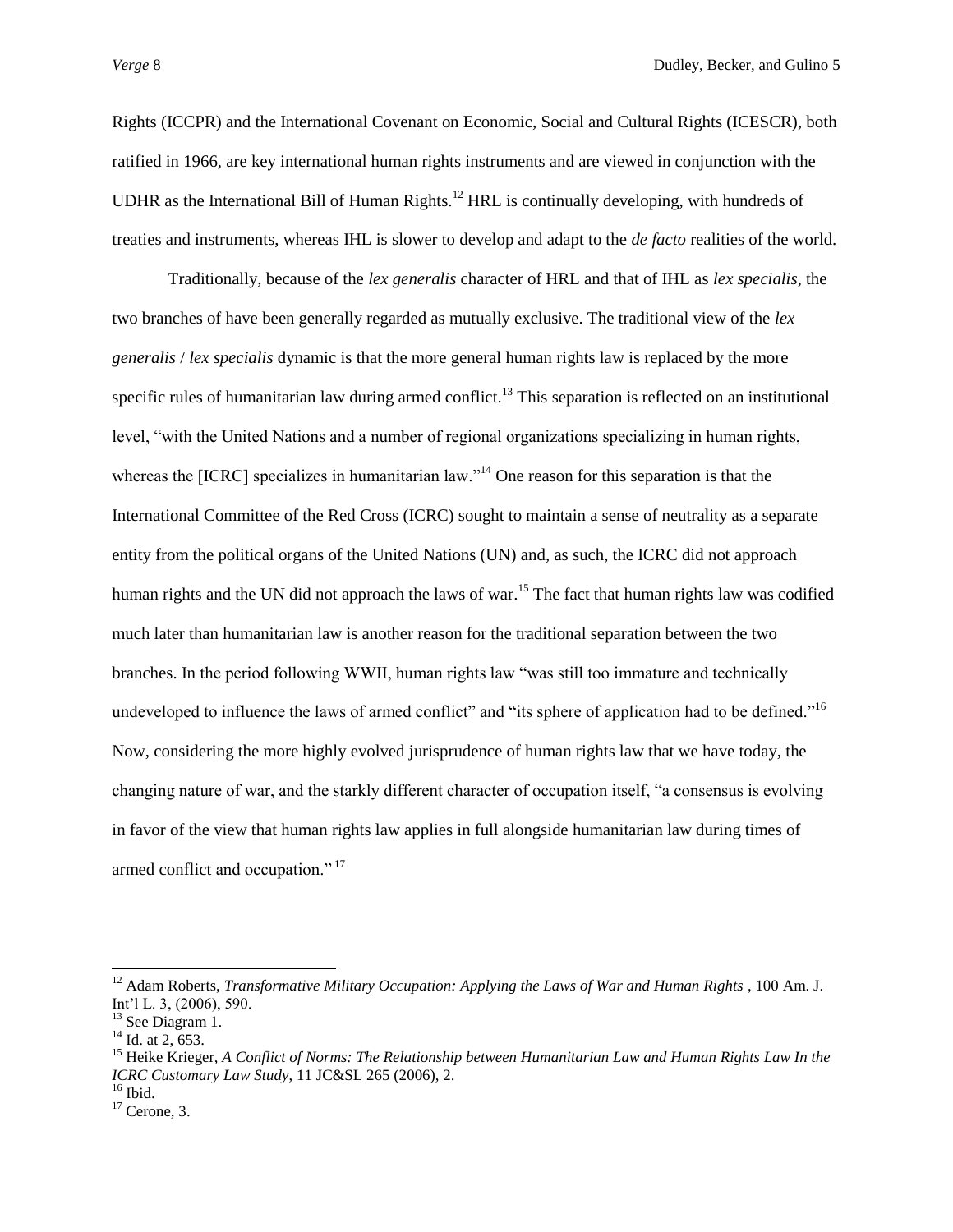# II. The Evolution of the Nature of Occupation

Traditionally, occupation involved a "temporary custodianship" of a foreign territory in times of armed conflict, until it was either re-conquered or until peace negotiations, in which the territory would either be returned to the ousted sovereign or annexed by the occupant (hereinafter, meaning occupying power).<sup>18</sup> During the occupation, the occupant was responsible for maintaining order and carrying out administrative duties, but was not legally permitted to modify the institutions or political structure of the territory. This law is codified in the Hague Convention IV of 1907 and in the Geneva Convention IV of 1949. While the Fourth Geneva Convention updates the law of occupation to provide increased protections for civilian populations, it was still written to suit the traditional model of occupation.

The modern *de facto* reality of occupation is radically different from traditional occupation, in which the "new model"<sup>19</sup> of occupation tends to be both multilateral and transformative. A transformative occupation involves the modification or rebuilding of a territory"s political, social, or cultural structure, and often takes the form of nation-building.<sup>20</sup> Transformative occupation is typically a long-term process, sometimes lasting more than ten years. A multilateral occupation is one that involves multiple nationstates assisting in the occupation of a territory. Multilateral occupation has become more popular because it tends to be considered more politically legitimate (than unilateral occupation) and diffuses the financial burden of nation-building. However, multilateral occupations complicate questions of accountability and attribution because multiple state actors share the role of occupant. $21$ 

The shift in the *de facto* reality has resulted in the law of occupation being routinely violated or blatantly ignored, which is particularly concerning since modern occupations have been seen to last for decades, comprising the entire lifetime of some occupied peoples. The traditional law of occupation does

<sup>18</sup> Grant Harris, *The Era of Multilateral Occupation,* 24 Berkeley J. Int"l. L. 1 (2006), 3.

 $19$  Ibid.

 $20$  Just as occupation has evolved, the reality of nation-building has taken on a new meaning in recent years, specifically implying the institution of democracy: national-building as "the idea of invading and occupying a land afflicted by dictatorship or civil war and turning it into a democracy." James L. Payne, *Deconstructing Nation Building*, The American Conservative (2005).

<sup>&</sup>lt;sup>21</sup> The occupation of Iraq is a prime of a multilateral occupation, in which access to human rights has been prohibited by the general disclamation of responsibility. See *Al-Skeini v. UK.*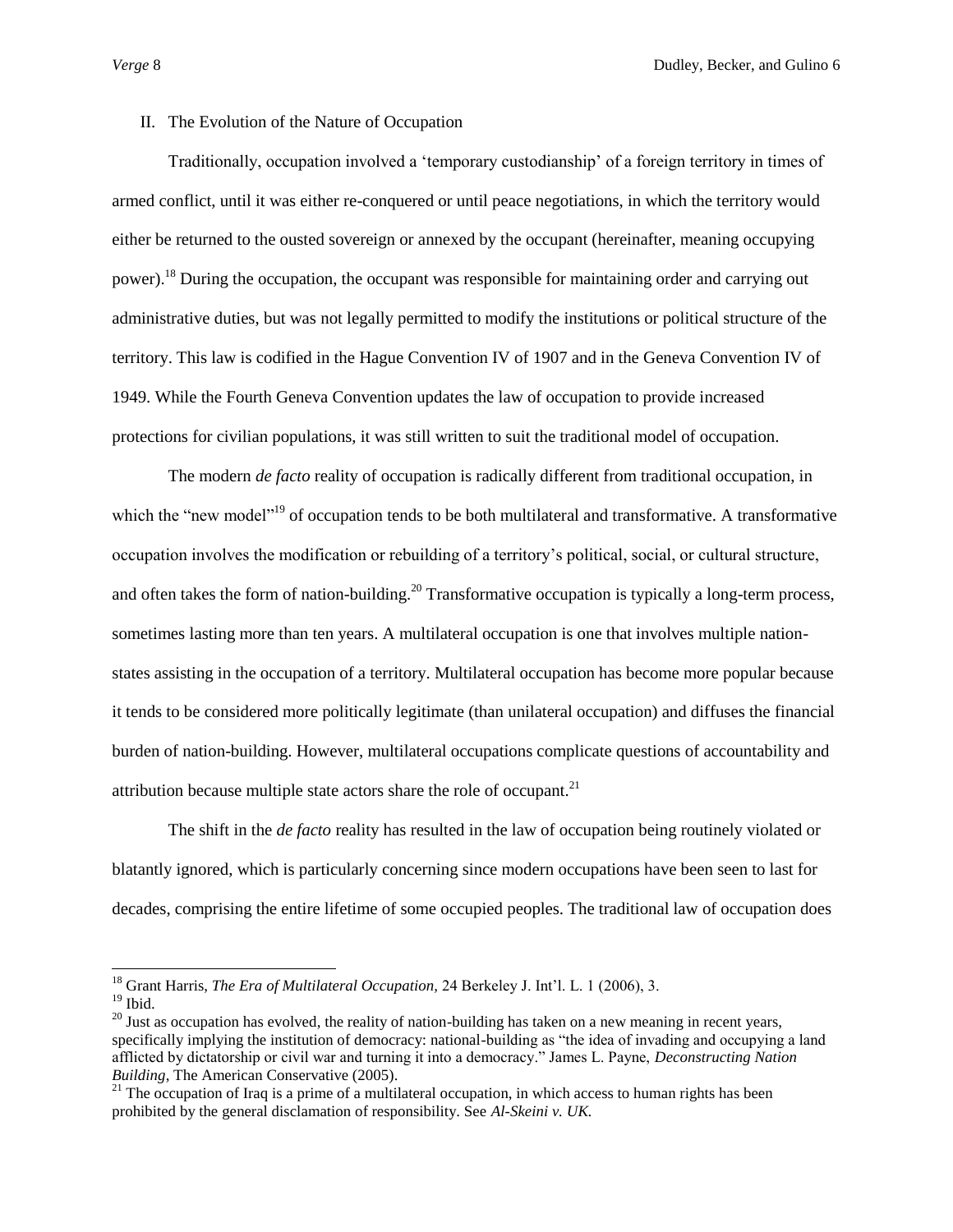not provide the necessary mechanisms to regulate transformative or multilateral occupations; it no longer fits with the reality of territorial occupations today. This potentially creates a vacuum in the law, and therefore obliges an adaptation in the law of occupation. The law of occupation was drafted to protect an older international system in which it was assumed that the states involved were governmentally functional and that there existed an ousted sovereign with a legitimate and continuing claim to power. However, the modern concept of occupation usually involves the occupation of a "non-functional" state and the destruction or expulsion of an illegitimate or inadequate sovereign. Although it is still typically produced by armed conflict, the situation of occupation is now viewed as a tool to implement regimechange or to completely transform a country"s political institutions. It has also been referred to as a tool for liberating a population by restructuring its institutions.<sup>22</sup>

There is a disturbing lack of evidence that this technique has any positive impact on the occupied state or on its population. Rather, it has been shown that nation-building tends to have negative or neutral effects on the occupied state. Political Scientist, James L. Payne, analyzed 51 cases since 1850 in which the U.S. and Great Britain attempted nation-building through military force. He developed a system of measuring the success of such missions, according to "establishment of an enduring democracy" as indicated by 'numerous free and fair elections.<sup> $23$ </sup> He concluded that nation building by occupation is largely unsuccessful, as it only established lasting democracies 27% of the time, in 14 of the 51 cases he examined. However, he called for a distinction between the causal as opposed to the merely temporally conjunctive establishment of democracies after occupation, arguing that "countries are becoming democracies on their own, without any outside help" and these successful democracies may have little or nothing to do with outside military.<sup>24</sup> He concludes that nation-building by military force is "based on no theory, it has no proven technique or methodology." <sup>25</sup> Even when it appears to succeed, Payne argues that "the positive result" is more likely because of "historical evolution and local political culture than

 $^{22}$  The occupation of Iraq was initially referred to as a 'liberation' of the Iraqi people from a dictator. See the *Iraq Liberation Act of 1998.*

<sup>23</sup> James L. Payne, *Deconstructing Nation Building*, The American Conservative (2005).

 $^{24}$  Id. at 23.

 $25$  Ibid.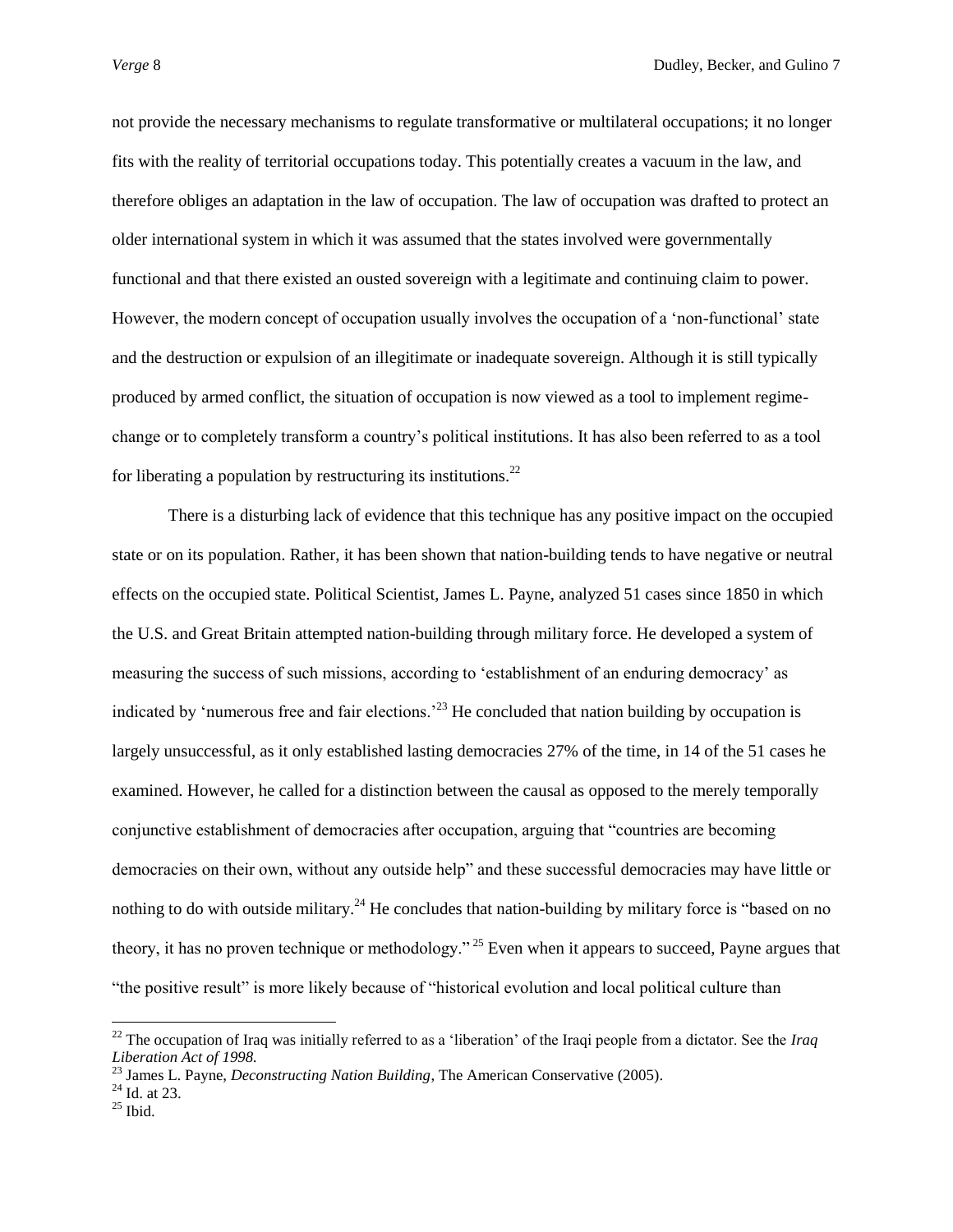anything nation-builders might have done.<sup>226</sup> Without any critical concern for the inefficiency of such practices, the new model of occupation continually includes nation-building efforts.

In addition to being characterized by the intention to transform and restructure occupied territory, the new model of occupation also reflects a change in the notion of sovereignty, modifying the possible outcomes of an occupation. Within the traditional model, the legitimate ousted government still held *de jure* sovereignty over the country, even when the occupant held *de facto* sovereignty.<sup>27</sup> This was based on the international legal principle that sovereignty cannot be gained by military force, which is the legal basis for the prohibition of annexation. However, human rights law, particularly the right to selfdetermination, has been highly influential on the evolution of a new understanding of sovereignty. General Assembly Resolution 2625, adopted in 1970, forcefully declares that the international legal principle of self-determination of peoples requires "a speedy end to colonialism."<sup>28</sup> Instead of the government being considered the sovereign entity, sovereignty is now considered to belong to the people, in respect of their right to self-determination. This shift in the concept of sovereignty has created confusion concerning the process of ending an occupation. As Grant Harris explains, "Occupants act in a lacuna of international law because there is no body of law regulating the conditions of the devolution of sovereignty to the occupied population."<sup>29</sup> The principle that sovereignty belongs to the people, as opposed to it continually resting with an ousted figure, is perhaps directly related to the new mandate that occupation be transformative. In the absence of a temporarily ousted but still incorporated government body, traditional occupation law faces the modern occupant with the paradoxical responsibility of ceding sovereignty to the people while avoiding administrative reform.

To conclude, the shift in the *de facto* nature of occupation on the ground has created serious gaps and contradictions in international law. The failure of occupation law to adequately govern the new model of occupation has sensibly resulted in the juridical application of human rights law to situations of

 $26$  Ibid.

<sup>27</sup> Id. at 18, 19.

<sup>&</sup>lt;sup>28</sup> GA Res. 2625 (Declaration on Principles of International Law concerning Friendly Relations and Co-operation among States in accordance with the Charter of the United Nations), 24 October 1970, UN GAOR.  $^{29}$  Id. at 18, 21.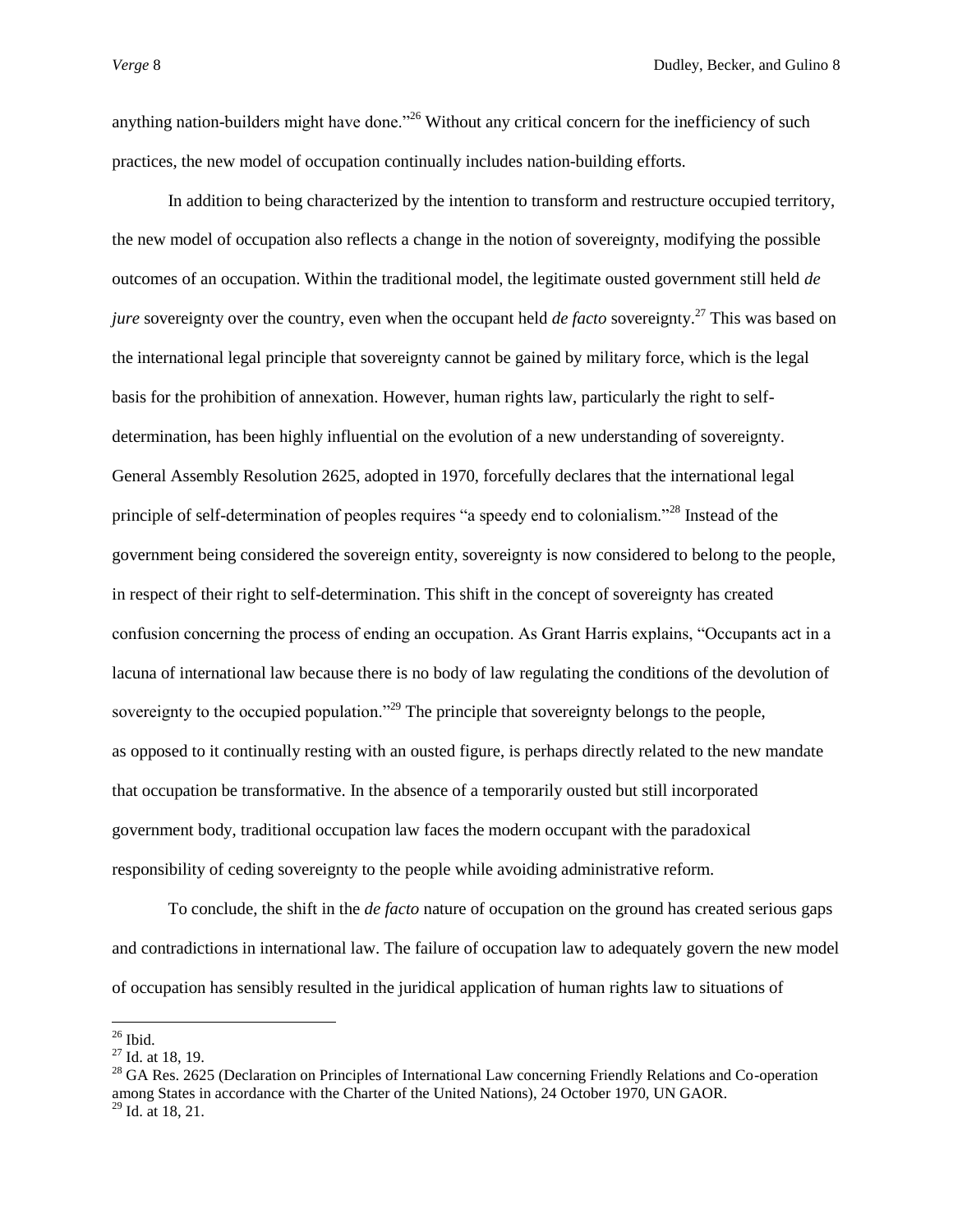occupation, which should be understood as a natural cessation to the law *lex generalis*. The application of human rights in this sense represents the international community"s well-merited accommodation to the change in occupation, addressing the need to protect the human dignity of those living out their lives under occupation. Furthermore, human rights law both demands and provides guidelines for the process of returning sovereignty to the people of the occupied state, supplementing the means with which occupation can be ended.

#### III. The Evolution of the Law of Occupation

The change in the *de facto* status of occupation has necessitated a change in the law of occupation. The argument for the co-application of humanitarian law and human rights law is largely based on the legal principle of the evolution of the law.<sup>30</sup> Specifically, since the international law of occupation is motivated by humanitarian concerns, its regulations should develop to reflect the status of the people it seeks to protect. "The key factor for formulating an inquiry into the legal criteria for recognizing a status of occupation seems to be the attitude of the occupied population toward the changing circumstances."<sup>31</sup> In other words, occupation law is rightfully evolving to protect those for whom it is most relevant. This conception of the law of occupation in terms of its effect on the inhabitants of occupied territory is itself a function of the evolution of the law. In its initial formation, the international law of occupation served specifically to protect state elites and reciprocally ensure the maintenance of their power.<sup>32</sup> Occupation law is founded upon the principle of the inalienability of sovereignty, originally framed in the interests of those leaders who sought to preserve their rule.<sup>33</sup> However, the transfer of sovereignty away from the ruling elites has resulted in the concurrent conferral

<sup>&</sup>lt;sup>30</sup> "New occupations present new challenges. Some of these challenges called for more effective enforcement mechanisms… Other challenges call for *adaptation of the law to contemporary perceptions and needs.*" EYAL BENVENISTI, THE INTERNATIONAL LAW OF OCCUPATION (1993) (emphasis added)*.*

 $31$  Ibid., 183 (emphasis added).

 $32$  "In a sense, Article 43 [of IV Hague Convention of 1907] was a pact between state elites, promising reciprocal guarantees of political continuity, and thus, at least to a certain extent, rendering the decision to resort to arms less profound." Benvenisti, 29.

 $33$  Ibid., 6.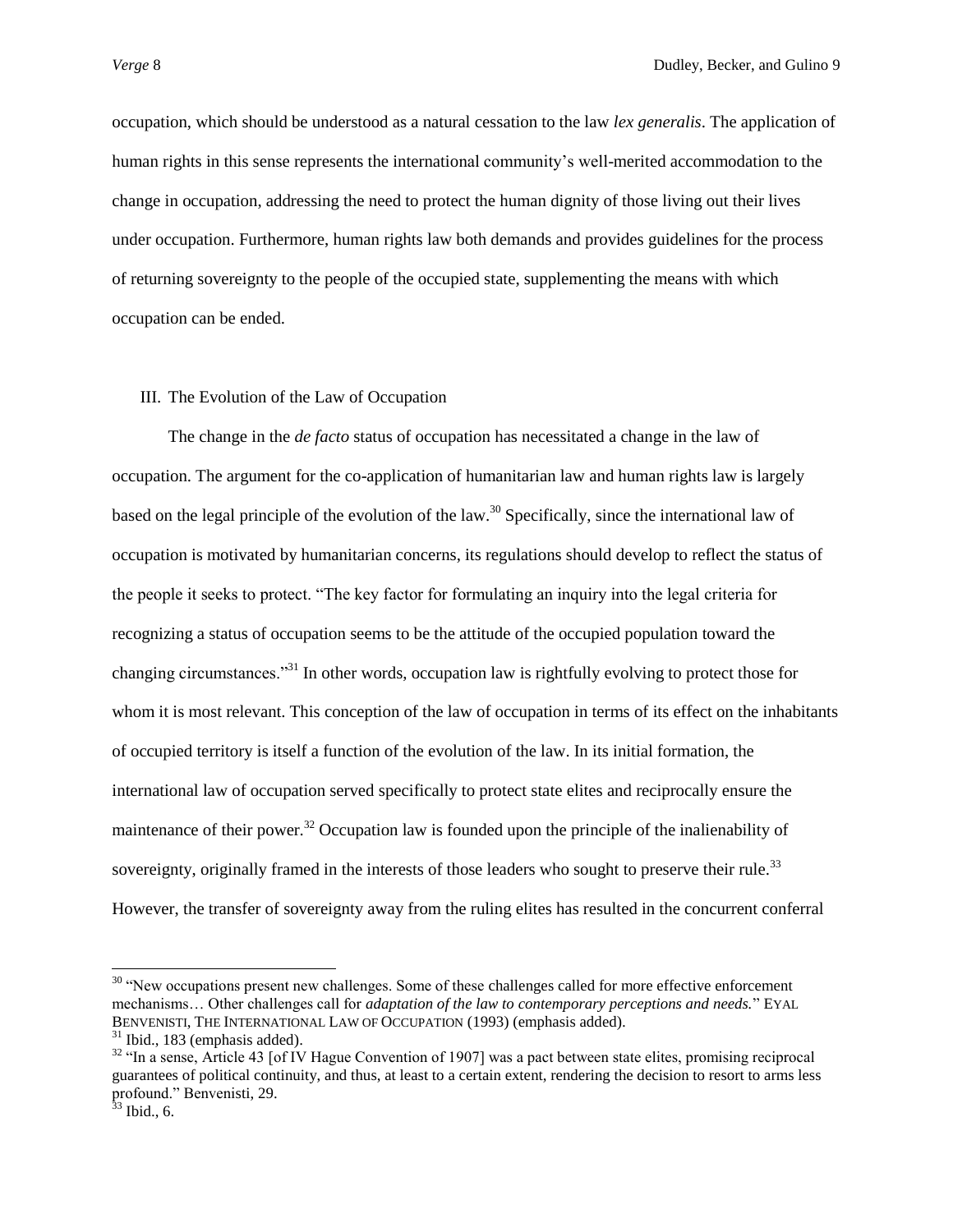of its inalienability on the people. (We call this the right to self-determination). In a dialectical process, the internal regulations of the international law of occupation are evolving under the influence of and with ramifications for the evolution of international law as a whole.

The universality of human rights presents a persuasive premise for their applicability in times of occupation. Only recently has HRL gained enough weight in international law to strongly influence IHL. The entire body of international human rights law rests on the theory that human rights are indivisible and inherent. Human rights advocates would say that human rights themselves are not derived from attachment to a territory or from nationality but exist in natural law. Accordingly, the Charter of the United Nations, "*reaffirm[s]* faith in fundamental human rights, in the dignity and worth of the human person."<sup>34</sup> Not only are human rights understood to be 'fundamental,' but the framers also recognize them in terms of a *re*affirmation, implying that the Charter is merely acknowledging the existence of something that is already there.<sup>35</sup> Human rights can be understood to be prediscursive, as always already given whether or not they are explicitly acknowledged, as *lex generalis*. The derogation of human rights is governed strictly by individual treaties, and can only be merited in exceptional circumstances. The Universal Declaration of Human Rights codifies the origins of these rights in more strident language. The Declaration is predicated on the recognition of "inherent dignity" and the "equal" and "inalienable rights of all members of the human family.<sup>36</sup> The essential human qualities of dignity and equality provide the basis for the entitlement to human rights. Article 1 states, "All human beings are born free and equal in dignity and rights. They are endowed with reason and conscience and should act towards one another in a spirit of brotherhood."<sup>37</sup> Human rights can be understood as a birthright; by virtue of being alive, a person is understood to have human rights and the concomitant duty to respect the rights of others.

<sup>34</sup> U.N. Charter *Preamble* (emphasis added)*.*

<sup>&</sup>lt;sup>35</sup> "A State or States are not capable of creating human rights by law or by convention; they can only confirm their existence and give them protection. The role of the State is no more than declaratory." Southwest Africa Cases (Second Phase) (Ethiopia and Liberia v. South Africa), 1966 I.C.J. BASIC DOCUMENTS ON HUMAN RIGHTS (Ian Brownlee ed., Clarendon Press 1971) (Tanaka, J., dissenting). [hereinafter Tanaka].

<sup>36</sup> Universal Declaration of Human Rights, *Preamble*, G.A. Res. 217A (III), U.N. Doc A/810 (Dec. 10, 1948). [hereinafter UDHR].

 $37$  UDHR, art. 1.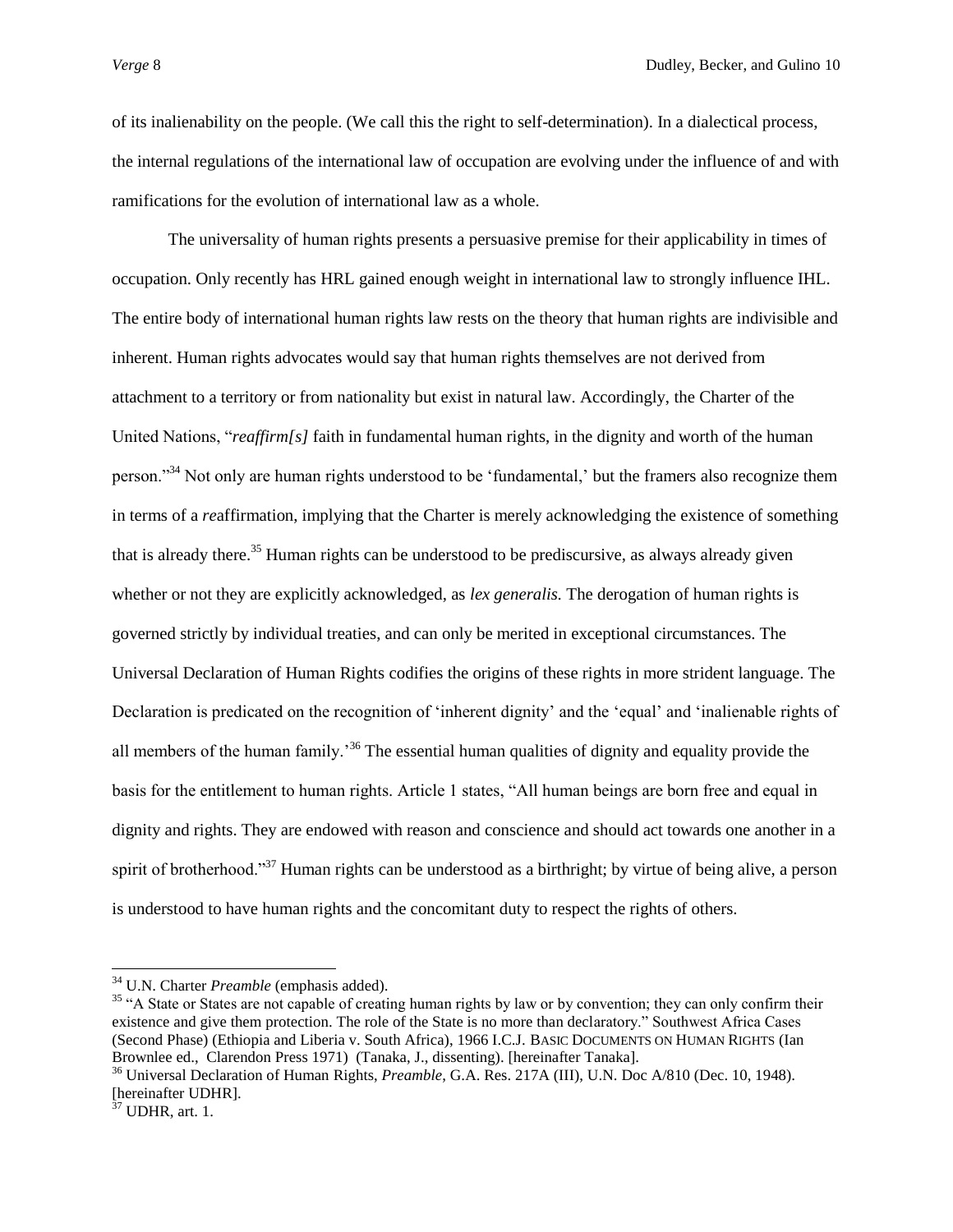Although people are widely recognized to have the right to human rights, in reality the channels of access and remedy are not absolutely guaranteed. This is particularly of issue in situations like occupation, where purely territorial attribution can leave people without access to effective remedy. However, the universality principle helps to extend the coverage of those rights on the basis of jurisdiction, including extraterritorial jurisdiction. It must be acknowledged that universality exists concurrently as a mandate and an ideal, and that by no means are human rights universally respected today. However as human rights law establishes stronger and stronger jurisprudence, universal application becomes more plausible. For the regulation of occupation, universality may be understood as a *de jure* absolute but a *de facto* ideal. In the following situation described, this principle pushes for the strict regulation of derogations and lends efficacy to the process of restoring those rights. "As hostilities subside, and security interests can permit, the occupant could be expected to restore civil and political rights. Under such circumstances, the human rights documents may well serve as guidance for reestablishing civil and political rights in the occupied territory" (Benvenisti 189). This could be taken as an acknowledgement of ceding from *lex specialis* back to *lex generalis*, implicitly facilitated by the universality principle. However, Benvenisti makes the careful qualification of casting human rights under occupation not as "rights" per se but as "documents" that could serve a referential purpose. Rather than affirming the application of human rights law in times of occupation or even in times of transition, Benvenisti invokes human rights as merely guiding principles. This kind of attitude may lead to an increased skepticism on the part of human rights advocates, who see convergence as a possible weakening of the universal nature of the human rights body of law.

The application of human rights extraterritorially, with the reciprocal responsibility for extraterritorial responsibility for human rights violations, has juridical precedent in international case law (although the principle itself and the degree of responsibility remains disputed). In his highly influential dissenting opinion to the South West Africa Cases (Second Phase) in 1966, Judge Tanaka writes,

The principle of the protection of human rights is derived from the concept of man as a *person* and his relationship with society which cannot be separated from universal human nature. The existence of human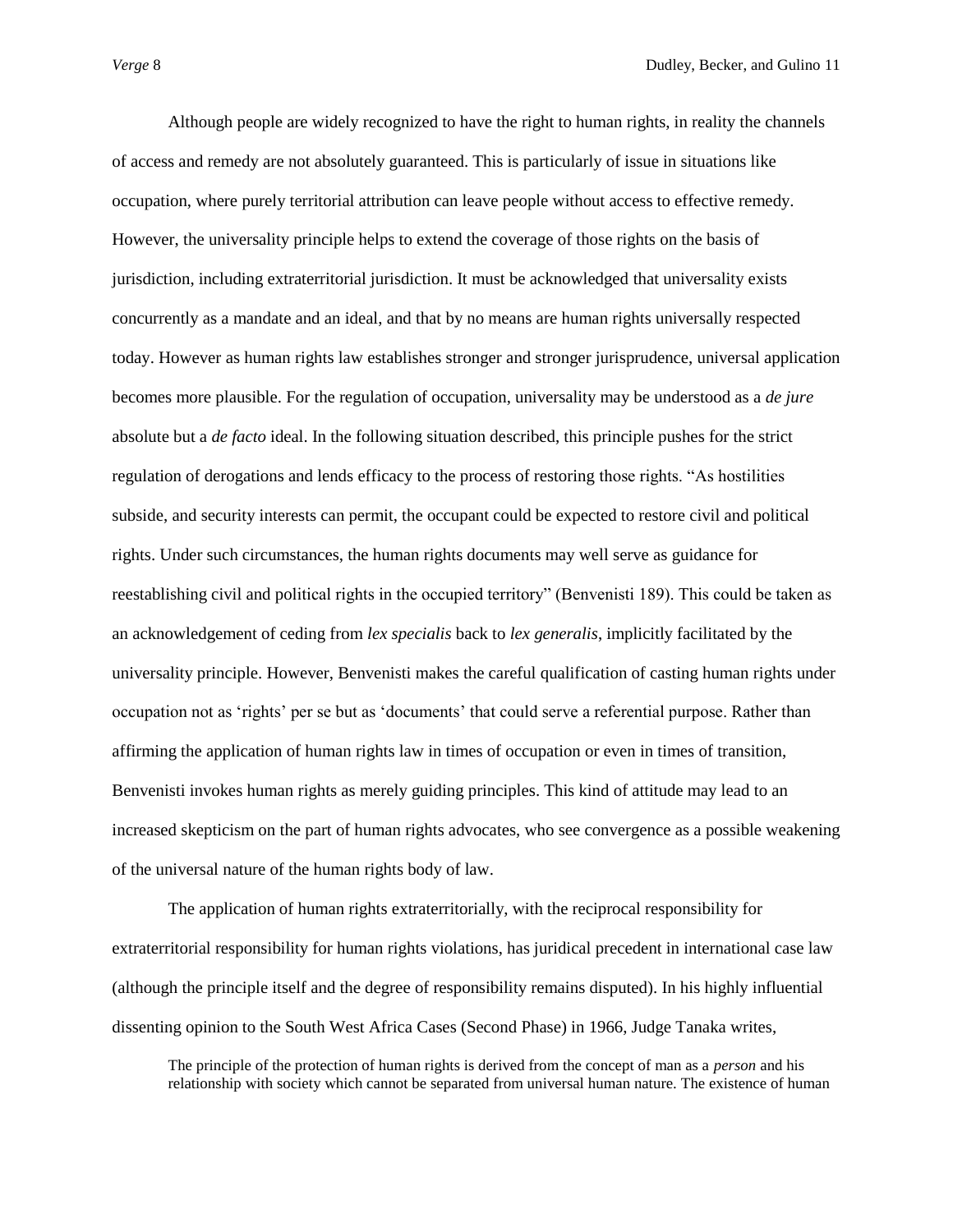rights does not depend on the will of a State; neither internally on its law or any other legislative measure, nor internationally on treaty or custom.<sup>38</sup>

The universality of human rights provides a basis for their character as actively *lex generalis*, in that they are intended to hold all the time, everywhere. Indeed, at its basis human rights theory (and therefore enforcement) logically depends on the principle of universality.

The Inter-American Commission on Human Rights has been one of the most progressive regional bodies in their broad interpretation of the applicability of HRL. In the case of *Coard v. United States*, regarding extraterritoriality, the Commission found, "[g]iven that individual rights inhere simply by virtue of a person"s humanity, each American State is obliged to uphold the protected rights of any person subject to its jurisdiction."<sup>39</sup> This lone criteria for jurisdiction, as opposed to territorial control, represents a progression towards the universal application of human rights. And, in light of human rights in occupied territory, it is particularly significant, since jurisdiction can be established on the basis of a relatively low threshold. In the current movement towards more universal application of HRL, which certainly has yet to be realized, the question might be asked: which human rights apply when? In a finding that may be considered somewhat radical but nonetheless precedent-setting, the ICJ Advisory Opinion on the Wall does not specify any particular treaty when it states, "*international human rights instruments* are applicable "in respect of acts done by a State in the exercise of its jurisdiction.""<sup>40</sup> This finding represents the possibility that the inhabitants of occupied territory can access not only treaties viewed to be seriously binding like the ICCPR, but also the ICESCR, CEDAW, the CRC etc. The principle of the universality of human rights, which continues to be more and more recognized in international law, is an unignorable justification for the application of human rights in times of occupation.

The Elimination of Extra-Legal Space

As has been stated, the *de facto* evolution of occupation has created gaps in international law, which present the possibility of a *de facto* space that is outside the realm of the law. Occupation law

 $38$  Id. at 35, 471.

 $39$  Qtd. in Cerone, 1493.

 $40$  Ibid, 1477.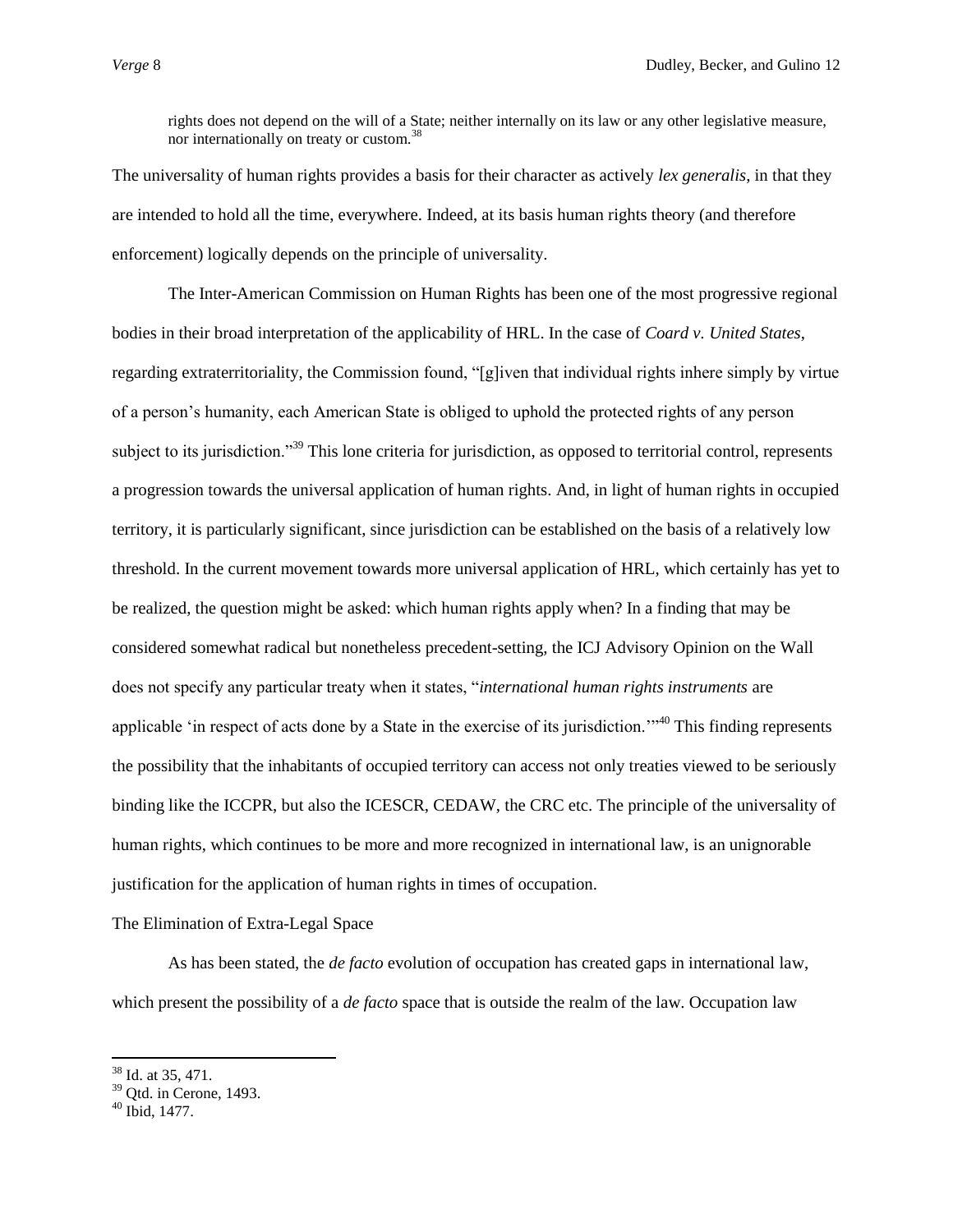intends to govern short-term, non-transformative belligerent occupations, while modern occupations are rarely short-term and often aim to be transformative. The co-application of IHL and HRL serves to fill those gaps and provide further protection for those living under occupation. Eyal Benvenisti, among others, states, "Human rights documents may complement the law of occupation in specific issues that are treated in more detail in the former [HRL]." <sup>41</sup> This co-application operates under the legal principles of *lex specialis / lex generalis*, in which the more specific laws of occupation would take precedence when it is relevant, and proportionality, which requires that human rights be balanced with military necessity.<sup>42</sup>

Although IHL and HRL have traditionally been viewed as mutually exclusive branches, the movement to apply them in cooperation can be concretely traced back as early as the 1968 Teheran International Conference on Human Rights, which demanded the formal application of human rights during armed conflict and was supported by UN General Assembly resolution 2444. However, as Orna Ben-Naftali argues, "while there is no denying the distinct historical roots of these two regimes, it is equally difficult to refute that the seed that would eventually father the law of human rights was already planted in IHL."<sup>43</sup> Human rights as a recently evolved body of international law has only recently (within the last few decades) garnered the strength to be juridically relevant in times of armed conflict. "The law of military occupation arose with a 'human rights' purpose *ante litteram*,"<sup>44</sup> (before its time) and now that human rights exists as a codified set of laws, it is only fitting that the two bodies be applied in convergence. Human rights law and the law of occupation share a common set of motivations<sup>45</sup> but provide coverage for a divergent set of rights,<sup>46</sup> and thus can offer more powerful safeguards for the protection of humanity when one body is allowed to speak where the other must remain silent.

 $41$  Id. at 30, 189.

 $42$  This balance is nothing new, in fact, humanitarian law itself is based off this concept.

 $43$  Id. at 30, 9.

 $44$  Id. at 2, 665.

<sup>&</sup>lt;sup>45</sup> Gillard identifies "the greatest protection to individuals" as "the object and purpose of both international humanitarian law and human rights law" Emanuela-Chiara Gillard. *International Humanitarian Law and Extraterritorial State Conduct*, *in* EXTRATERRITORIAL APPLICATION OF HUMAN RIGHTS TREATIES 25, 36.  $46$  Id. at 2, 666.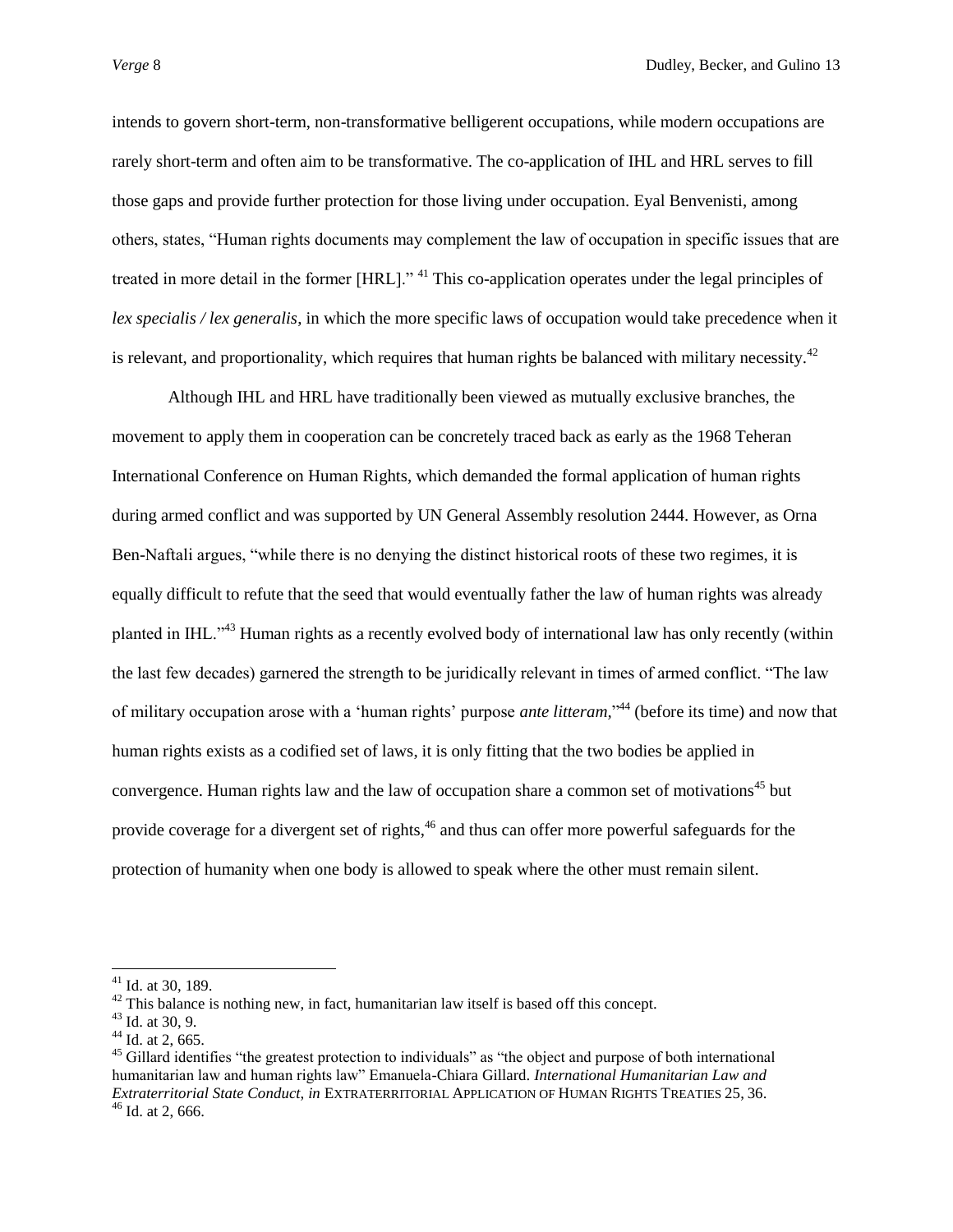The Additional Protocol I to Geneva of 1977 represents an evolution of the law of occupation to include the application of human rights law in times of occupation. Article 72 states,

The provisions of this Section are additional to the rules concerning humanitarian protection of civilians and civilian objects in the power of a Party to the conflict contained in the Fourth Convention, particularly Parts I and III thereof, as well as to other applicable rules of international law relating to the protection of fundamental human rights during international armed conflict.<sup>47</sup>

This co-application is further supported by the terminology of several of the major human rights treaties, in which the phrase "and under its jurisdiction" is used to describe the scope of application. For example, the ICCPR declares the state party responsible for the human rights of all individuals "within its territory and subject to its jurisdiction." <sup>48</sup> The CRC, CERD, and CAT all contain similar clauses extending their scope of beneficiaries to include individuals under the jurisdiction of the state party. An occupation, by definition, is when a foreign state has effective control over a territory, in which it exercises jurisdiction by maintaining public order and safety with the use of its military. It is only reasonable that a nation-state party to human rights treaties would be obliged to protect the human rights of both its citizens and those under its jurisdiction.

This concept stems from the connection between human rights and the state. It has been shown that the expectations that accompany an international occupation have significantly changed since the law of occupation was first drawn up in 1907, both of the occupying power and nature of occupation itself. In international military interventions, occupation is becoming "an end goal rather than a temporary byproduct," the outcomes of which directly reflect upon the legitimacy of the military action.<sup>49</sup> This new model of *de facto* occupation which may be long-term, multilateral, undeclared by the occupying power,<sup>50</sup> motivated by nation-building, characterized by a state of relative peace and an absence of everyday armed conflict, again opens up a potential legal vacuum. According to Eyal Benvenisti, "The distinction between

l  $47$  Protocol Additional to the Geneva Conventions of 12 August 1949, and Relating to the Protection of Victims of International Armed Conflicts (Protocol I), 1977.

<sup>48</sup> International Covenant on Civil and Political Rights, 1966.

<sup>49</sup> Id. at 18, 12.

<sup>&</sup>lt;sup>50</sup> "The tendency to avoid the recognition of the applicability of the law of occupation is not likely to disappear." EYAL BENVENISTI, THE INTERNATIONAL LAW OF OCCUPATION (1993), 6.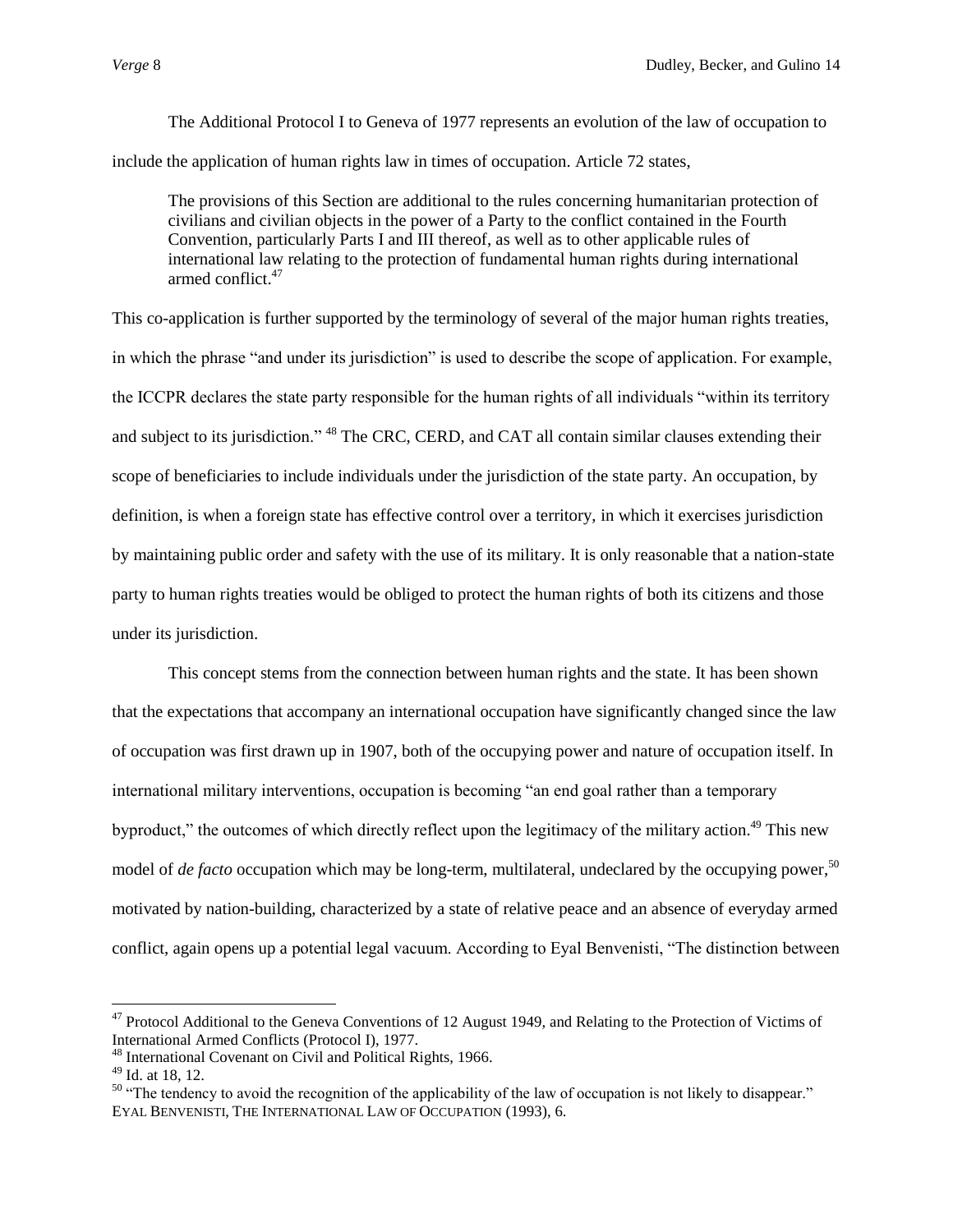soldier and citizen, between private activity and wartime effort, was gradually eroded<sup>"51</sup> beginning with the advent of total war in the World War I era. The occupations of today can be understood as an embodiment of that eroded distinction: between the lived experience of absolute war or peace, between external control and self-determination, between occupant and occupied governmental power. In this ambiguous state of affairs (or lack of state to attend to affairs), the question of responsibility becomes paramount. If people living under occupation can be rendered effectively stateless, then they also lose access to human rights.

Human rights and the nation-state as we know them today have a shared history, originating with the French Revolution of 1789 and the Declaration on the Rights of Man and Citizen. The invention of the modern nation-state, as an alternative to monarchy, necessarily coincided with the idea of the citizen, and gave birth to citizen or human rights. The new government system based on constitutionalism (government to serve the people) concretely institutionalized the relationship between nation and citizen: "Officially such a regime would express not simply [his] class interests, but the general will of "the people' which was in turn (a significant identification) 'the French nation'".<sup>52</sup> Human rights discourse can be traced back to the French revolutionary slogan "*liberté, fraternité, egalité"*, which served as a founding maxim for the creation of the French nation. Indeed, it could be argued that it is only through the actualization of the idea of the nation-state that the citizen, concurrently the bearer of rights, has come to exist. The structures of human rights and the nation-state, realized during the same political-historical era, can serve to mutually legitimize each other. Traditionally, human rights have always been articulated as a responsibility of the state to its citizens, particularly when it comes to enforcement. However, the preservation of human rights as a duty of the state presents a notable conflict with another integral aspect of human rights theory, namely that they are universal: inherent to each human being.<sup>53</sup>

<sup>51</sup> Ibid., 29.

<sup>52</sup> E.J. HOBSBAWM, THE AGE OF REVOLUTION: 1789-1848 59 (1962).

<sup>53</sup> The first sentence of the Preamble to the UDHR recognizes, "the *inherent dignity* and of the *equal and inalienable rights of all members of the human family* is the foundation of freedom, justice and peace in the world." (emphasis added). Universal Declaration of Human Rights, Dec. 10, 1948, *available at* http://www.un.org/en/documents/udhr.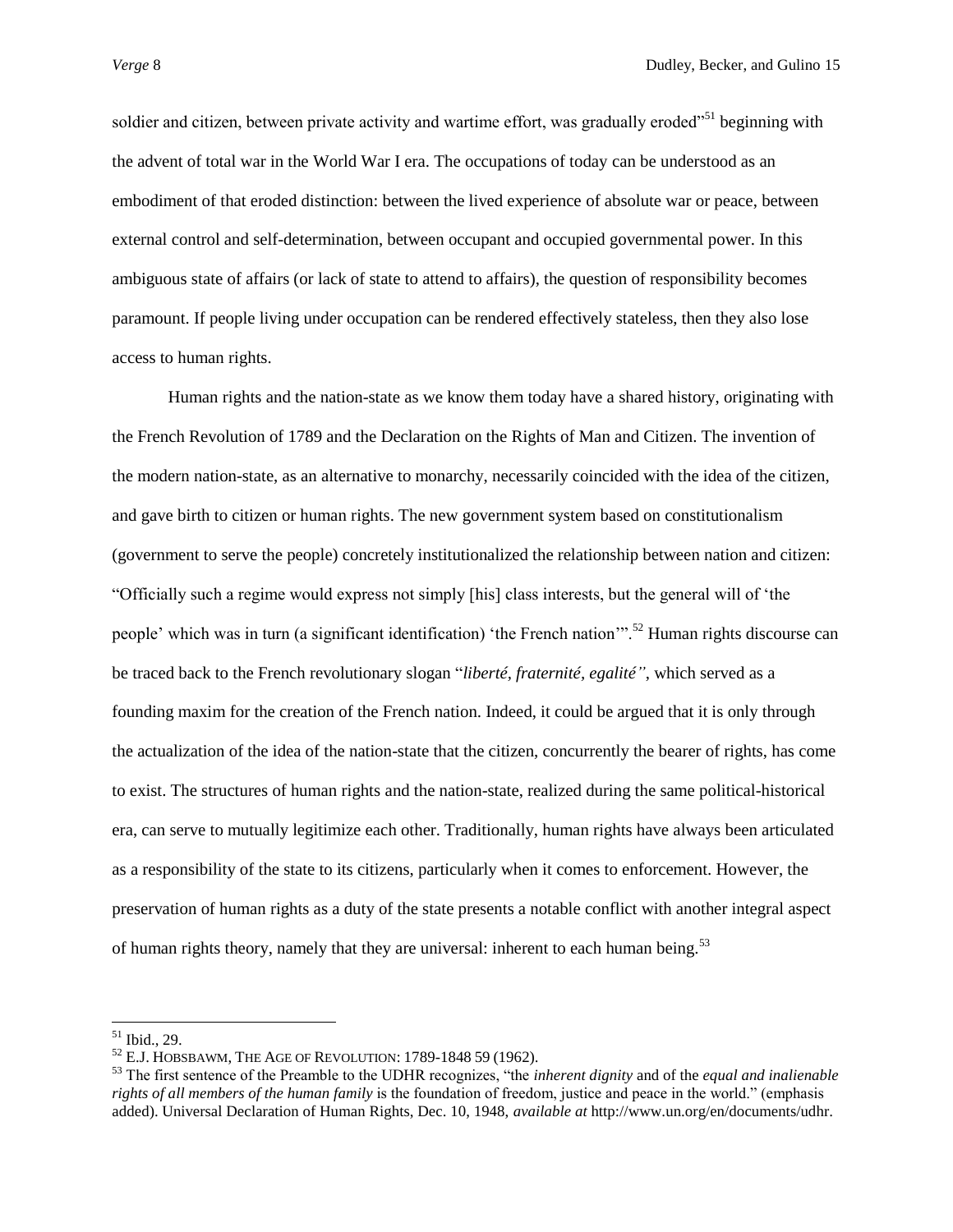$\overline{\phantom{a}}$ 

If a state is only responsible for the human rights of its own citizens, situations such as

occupation, in which the existence of a sovereign state is unclear, represent the very real possibility of a total loss of access to human rights. The problem is one of *attribution* and *responsibility*; if neither party is identified with having established effective control, the responsibility for upholding human rights will likely become lost in a quagmire of denial and finger-pointing. For this reason, in the case of *Cyprus v. Turkey*, the European Court goes to great lengths to attribute responsibility for the protection of human rights, even to a non-legal entity, like the TRNC.

The obligation to disregard acts of *de facto* entities is far from absolute. Life goes on in the territory concerned for its inhabitants. That life must be made tolerable and be protected by the *de facto* authorities, including their courts; and, in the very interest of the inhabitants, the acts of these authorities related thereto cannot be simply ignored by third States or by international institutions, especially courts, including this one. To hold otherwise would amount to stripping the inhabitants of the territory of all their rights whenever they are discussed in an international context, which would amount to depriving them even of the minimum standard of rights to which they are entitled.<sup>54</sup>

This opinion directly cites the landmark precedent established by the ICJ Advisory Opinion on the Legal

Consequences for States of the Continued Presence of South Africa in Namibia, which states:

In general, the non-recognition of South Africa's administration of the Territory should not result in depriving the people of Namibia of any advantages derived from international co-operation. In particular, while official acts performed by the Government of South Africa on behalf of or concerning Namibia after the termination of the Mandate are illegal and invalid, this invalidity cannot be extended to those acts, such as, for instance, the registration of births, deaths and marriages the effects of which can be ignored only to the detriment of the inhabitants of the Territory.<sup>55</sup>

In both of these cases, even a belligerent occupier broadly condemned by the international community

(South Africa in Namibia, Turkey by proxy in northern Cyprus) is found to be responsible for the

maintenance of human rights. By no means does either court imply that their decision renders the

occupation at all legitimate.<sup>56</sup> Rather, they acknowledge that regardless of who is in power, the rights and

<sup>54</sup> *Cyprus v. Turkey*. App. No. 25781/94 (Eur. Ct. H.R. May 10, 2001) *Available at*  [http://www.echr.coe.int/Eng/Judgments.htm.](http://www.echr.coe.int/Eng/Judgments.htm) Para. 96.

<sup>55</sup> The Advisory Opinion of the International Court of Justice on *Legal Consequences for States of the Continued Presence of South African in Namibia (South West Africa) Notwithstanding Security Council Resolution 276 (1970)*, (June 21, 1971) ICJ REP*.* [hereinafter ICJ Advisory Opinion on Namibia], para. 125, page 56.

 $56$  It should be noted that the danger of legitimizing the TRNC by stipulating the exhaustion of domestic remedy, even on a case by case basis, was quite a contentious decision on the part of the Court (ten votes to seven). In his partly dissenting opinion, Judge Marcus-Helmons councils that the requirement to exhaust domestic remedy provided by an illegal entity goes against the sensible use judicial restraint and is also contradictory the findings of the Court in *Loizidou v. Turkey*. Furthermore, he states that paragraph 125 of the ICJ Advisory Opinion on Namibia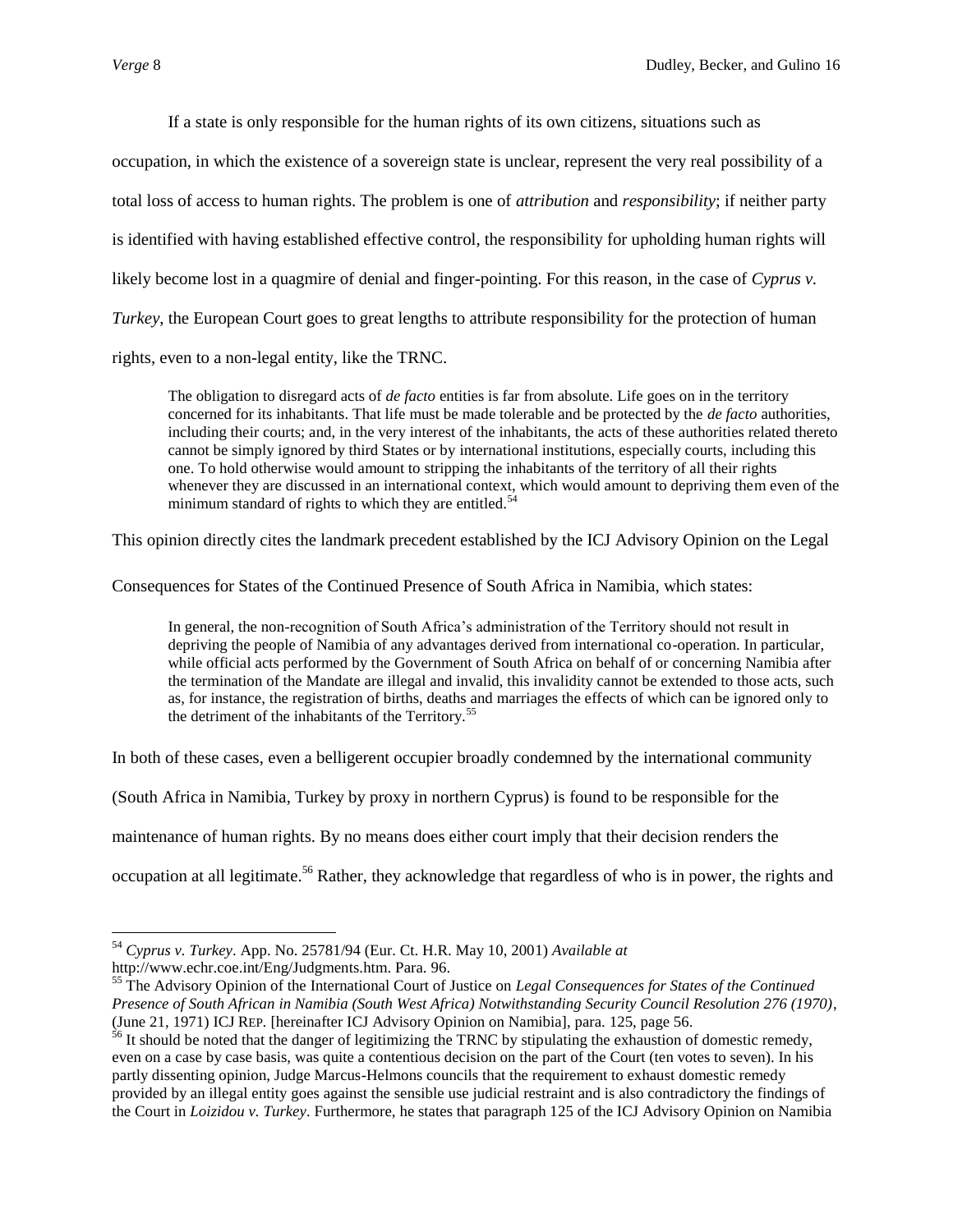well being of a territory"s inhabitants must be prioritized. This emphasis on the quality of life of the people, as opposed to that of military personnel or government authority, is consistent with the evolution of sovereignty, which as previously, is now understood to be vested in the hands of the people and not a governing body.<sup>57</sup>

In addition to scholarly writing and treaty law, court jurisprudence has set precedent on the coapplication of IHL and HRL. The 1996 ICJ Advisory Opinion on the Legality of the Threat or Use of Nuclear Weapons states

The Court observes that the protection of the International Covenant of Civil and Political Rights does not cease in times of war, except by operation of Article 4 of the Covenant whereby certain provisions may be derogated from in a time of national emergency.<sup>58</sup>

This confirms the premise that human rights law is always and universally applicable, and that the law of

armed conflict is a short-term derogation from the default law of human rights. It further implies that the

derogation from human rights must be both necessary and proportional. In regards to this court's decision,

Orna Ben-Nafali states, "The practical effects of this position would thus seem to suggest that gaps in the

protection of one regime, due to either derogation or inapplicability, may be bridged by the application of

the other." <sup>59</sup>

This same view was further solidified by the 2005 ICJ case, the Democratic Congo v. Uganda,

also known as the Case Concerning Armed Activities on the Territory of Uganda. In this case, the court

concluded that, Uganda, as the occupying power,

was under an obligation, according to Article 43 of the Hague Regulations of 1907, to take all the measures in its power to restore, and ensure, as far as possible, public order and safety in the occupied area, while respecting, unless absolutely prevented, the laws in force in the DRC. This obligation comprised the duty to secure respect for the applicable rules of international human

was only meant to be applied in exceptional circumstances, inasmuch as it could benefit the inhabitants (and never to their detriment). In his opinion, "requiring the inhabitants of Cyprus to exhaust domestic remedies before the "TRNC"… when… those remedies are known to be ineffective obviously constitutes an additional obstacle for the inhabitants to surmount in their legitimate desire to secure an end to the violation of a fundamental right." Although the impulse to attribute responsibility is admirable, the validation of illegal or belligerent entities must be stringently guarded against. *Cyprus v. Turkey*, Marcus-Helmons, J., dissenting, 82-86.

 $57$  Id. at 50, 183.

<sup>58</sup> The Advisory Opinion of the International Court of Justice on the *Legality of the Threat or Use of Nuclear Weapons*, (1996) *ICJ Rep.*

<sup>59</sup> Orna Ben Naftali and Yuval Shany, *Living in Denial: The Application of Human Rights in the Occupied Territories,* 37 Isr. L. Rev. 17 (2003), 12.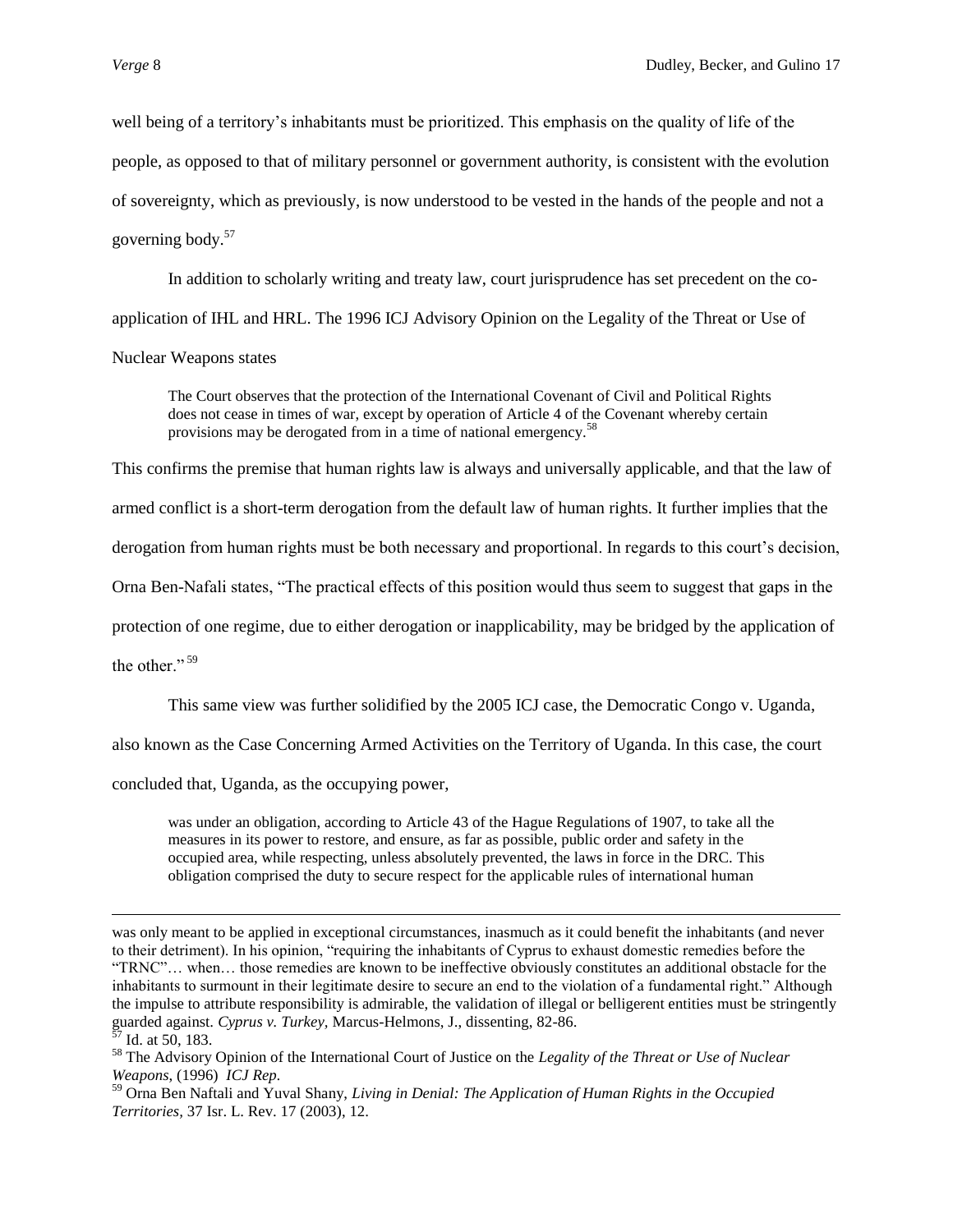rights law and international humanitarian law, to protect the inhabitants of the occupied territory against acts of violence, and not to tolerate such violence by any third party. $60$ 

This case supports the building jurisprudence in which the occupant can be held accountable under international human rights law. According to Yoram Dinstein, this ICJ case is evidence of the growing customary law of human rights, which are "conferred on human beings wherever they are."<sup>61</sup> All of this suggests that there is a building consensus generated by scholars, legal thinkers, and judges who agree that the co-application of IHL and HRL is the natural legal evolution of the law of occupation, as it is necessary to eliminate the extra-legal space in IHL so that no person falls beyond the protections of international law.  $^{62}$  The process of rearticulating co-application, though seemingly repetitive, represents the instant, albeit potential, generation of a customary norm in international law. The repeated invocation of co-application of the two branches in times of occupation within all of these spheres of influence can be interpreted as the progression and regression, push and pull, and eventual consolidation that involves the creation of a custom.

# IV. Effective Control and Authority and Extraterritorial Jurisdiction

Questions regarding the specifics of convergence have been explored in various court systems, and the legal conversation regarding co-application is still on-going through case law. Some questions that have arisen through case law include territoriality, extraterritoriality, and effective control and authority. The cases within this section include the *Al-Skieni* case, *Cyprus v. Turkey*, and *Loizidou v. Turkey.*

#### Effective Control, Authority, and Decisive Influence

 $\overline{\phantom{a}}$ 

The oft-invoked determination of the status of an occupied territory is the principle of effective control. However, precisely how and when effective control becomes established is a controversial matter. Since the framers of the Hague Regulations did not define how effective control is to be

<sup>60</sup> *Case Concerning Armed Activities on the Territory of the Congo* (Congo, Uganda), 2005, 45 *ILM* 271 (2006).

<sup>&</sup>lt;sup>61</sup> YORAM DINSTEIN, THE INTERNATIONAL LAW OF BELLIGERENT OCCUPATION (2009), 71.

 $62$  One example of such a gap is "unlawful combatants" or any individual who is declared to not be protected under Geneva.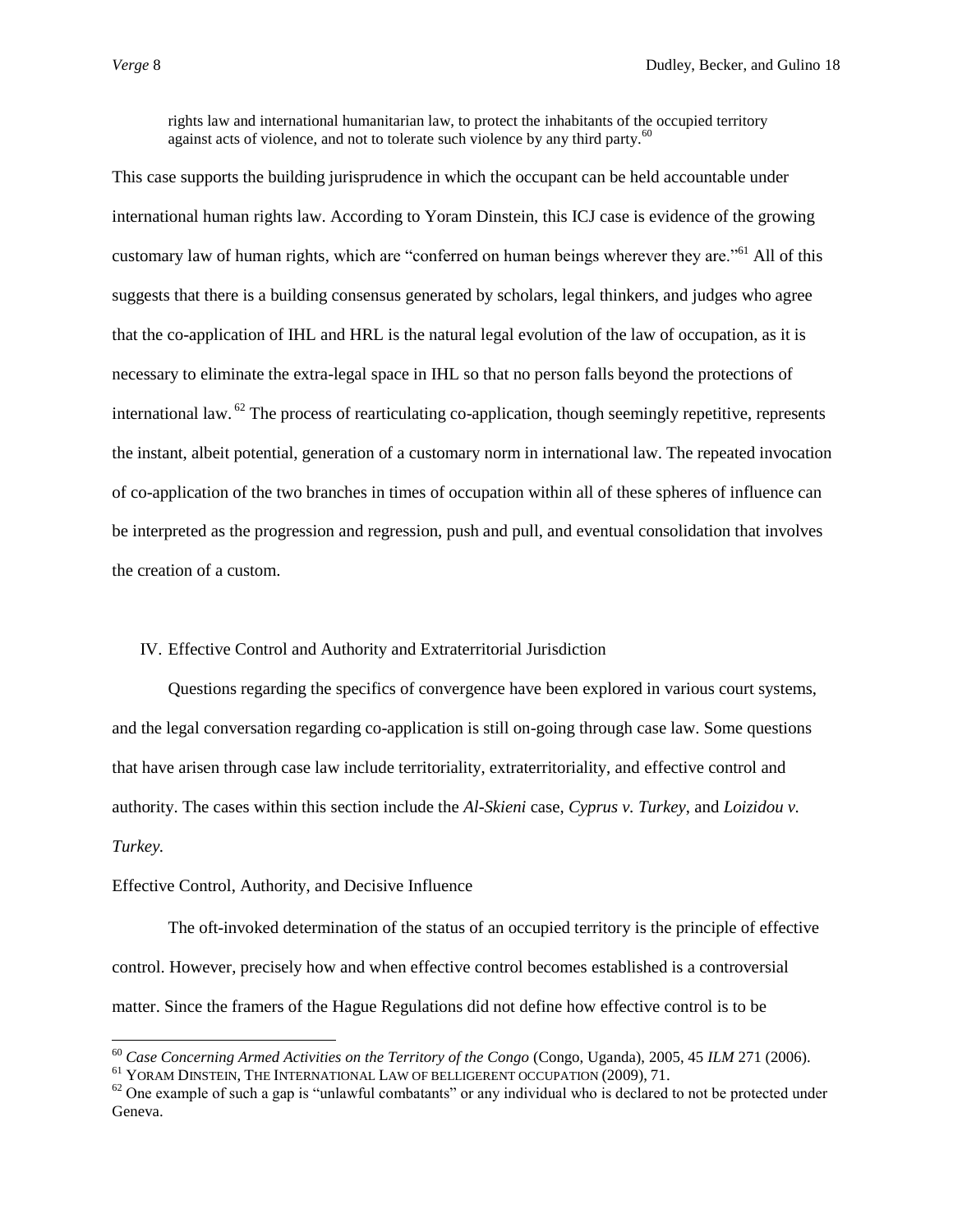measured, it has been left up to the adjudicatory bodies and case law to flesh out precisely when it is established.<sup>63</sup> One of the major precedents for a test of effective control comes from the *Loizidou v*. *Turkey* case in the European Court. *Loizidou* pertains to the divided island of Cyprus, the northern region of which has been a contested territory since the Civil War of 1974. With the assistance of an estimated twenty to thirty-six thousand Turkish troops, the Turkish Republic of Northern Cyprus (TRNC) was established in 1983. This administration has been roundly condemned by the international community, <sup>64</sup> and is only recognized by one country: Turkey. The *Loizidou* case concerned the attribution of responsibility and the Court found that

The responsibility of Contracting States can be involved by acts and omissions of their authorities which produce effects outside their own territory… that the responsibility could also arise when as a consequence of military action – whether lawful or unlawful – it exercises effective control… whether it [such control] be exercised directly, through its armed forces, or through a subordinate local administration.<sup>6</sup>

The "or" in the last sentence is the operative word for defining effective control. Effective control, by the

measure of *Loizidou*, does not require that direct administrative control and the presence of troops exist in

tandem. The existence of any one of the three possibilities (direct control, military control, administrative

control) becomes grounds for the establishment of effective control. This definition has come to carry

weight, since it has been retrieved in subsequent cases.<sup>66</sup> Moreover, even though Turkey denied

responsibility for the situation in Northern Cyprus, claiming that the TRNC was the legitimate governing

body, the Court found

It is obvious from the large number of troops engaged in active duties in northern Cyprus… that her army exercises effective overall control over that part of the island. Such control… entails her responsibility for the policies and actions of the "TRNC"… Those affected by such policies or actions therefore come within the "jurisdiction" of Turkey for the purposes of Article 1 of the Convention. Her obligation to secure to the applicant the rights and freedoms set out in the Convention therefore extends to the northern part of  $Cvprus.<sup>67</sup>$ 

 $63$  Id. at 10, 665.

<sup>&</sup>lt;sup>64</sup> See UN Security Council Resolutions 541 and 550. S.C. Res 441, U.N. Doc. S/RES/541 (Nov. 18, 1983); S.C. Res. 550, U.N. Doc. S/RES/550 (May 11, 1984).

<sup>65</sup> *Loizidou v. Turkey* 1996-VI Eur. Ct. H.R. 2216. Para. 52 (1996). [hereinafter *Loizidou*].

<sup>66</sup> For instance, *Cyprus v. Turkey* directly lifts almost all of the instant paragraph (52) and imports it into paragraph 76.

<sup>67</sup> *Loizidou*, para. 56.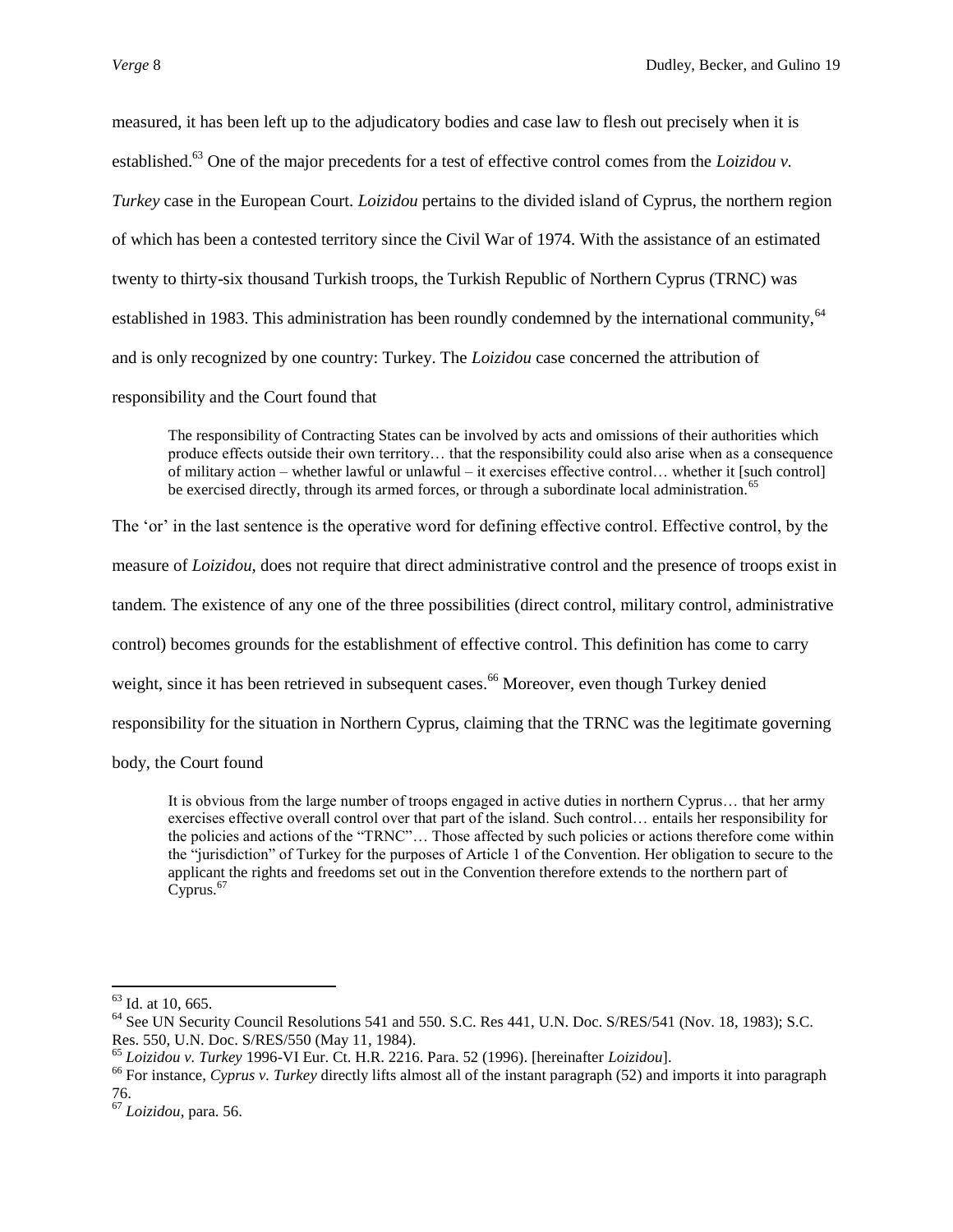Even though neither Turkey nor the TRNC acknowledged the situation to be an occupation, the Court attributed effective control over northern Cyprus to Turkey, and thus found Turkey to be implicated in the violation of the human rights of the applicant.

Although the *Loizidou* case is widely referenced in jurisprudence regarding effective control, various regional and international bodies maintain different tests for the conditions of its definitive establishment. Whereas the Human Rights Committee of the UN confirmed the standard of effective control in *General Comment 31: Nature of the General Legal Obligations Imposed on States Parties to the Convention* in 2004, the ICJ Advisory Opinion on the wall later utilizes a narrower standard based on the exercise of jurisdiction.<sup>68</sup> On the other hand, in the case of *Coard v. United States*, the IACHR established jurisdiction on the basis of "authority and control."<sup>69</sup> And, in the *Alejandre v. Cuba* case, the exercise of "power and authority" (without any mention of control) was enough to establish extraterritorial human rights obligations.<sup>70</sup> In the European system, a movement of progression and regression can be observed in the creation of a standard for extraterritorial human rights obligations. *W.M. v. Denmark* (1992) employs the broader 'authority and control,' followed by the stricter standard of 'effective control' in the Cyprus cases and *Bankovic* (2001), a reversion to "authority and control" in *Issa v. Turkey* (2004), and the creation of a new and much lower standard with the advent of "decisive influence" or 'dependence' in *Ilascu v. Moldova* (2004).<sup>71</sup> The very principle of effective control (if that is what it can be called) can thus be considered an evolving continuum, rather than a fixed rule of the law. Although attribution of responsibility in times of occupation is paramount in assuring access to human rights, the principle that provides the very basis for that attribution is very much in flux.

This is perhaps a place where humanitarian law provides a more concrete understanding of the meaning of effective control.

l

<sup>&</sup>lt;sup>68</sup> Id. at 10, 1473.

 $69$  Ibid., 1479.

 $70$  "Following this line of reasoning any intentional infringement by a state of the rights and duties of individuals anywhere would be sufficient to bring those individuals within the jurisdiction of that state for the purpose of applying its human rights obligations." Cerone, 1480.

 $^{71}$  Id. at 10, 1484-1491.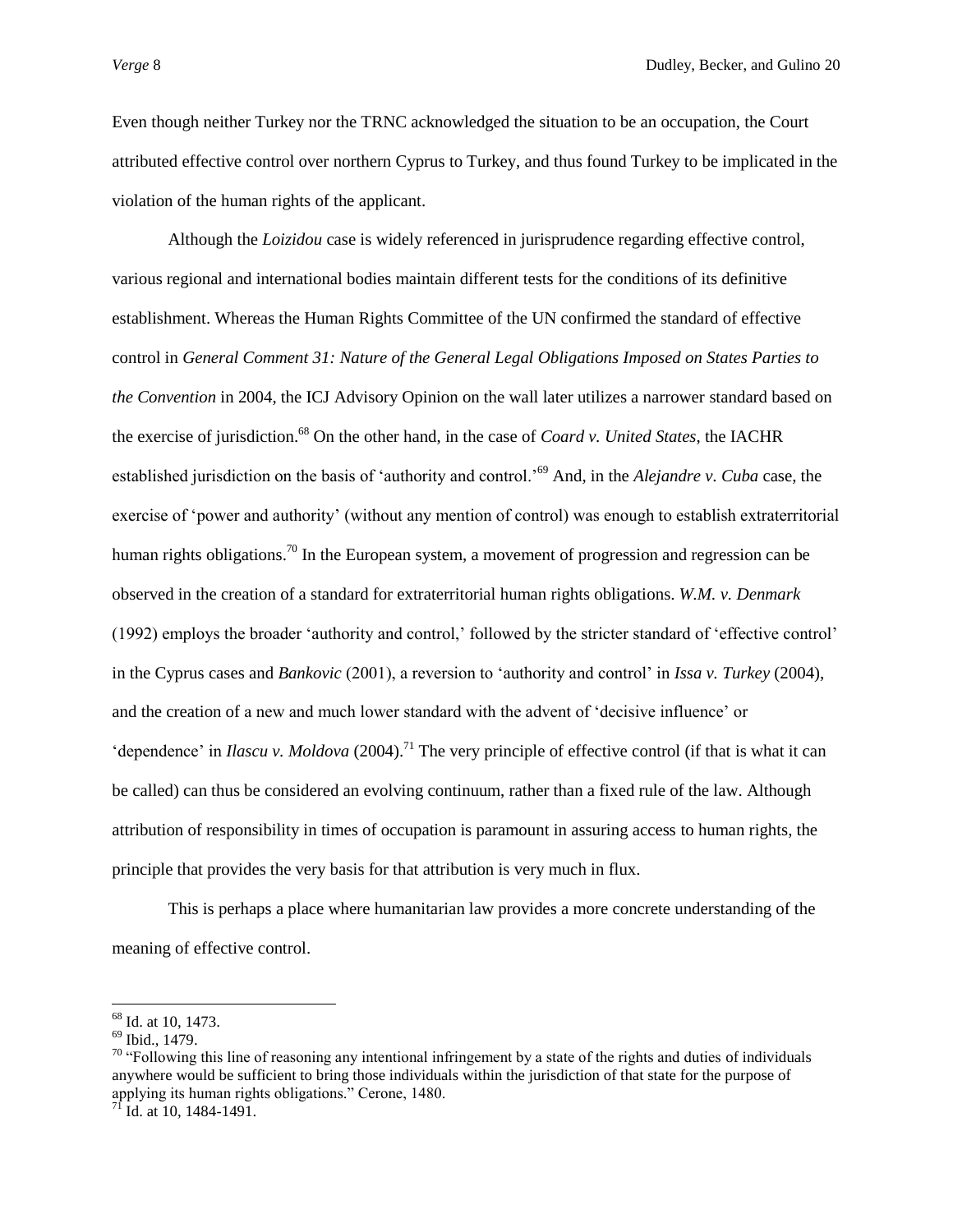"A situation of military occupation without effective control of the occupied territory is inconceivable, since military occupation is by definition a de facto situation characterized by effective control of the occupying power over the occupied territory… As a result, admitting the existence of a military occupation is tantamount to admitting a degree of territorial control by the occupant, which, by virtue of the definition of military occupation, satisfies the conditions of Article 1 of the ECHR." (Campanelli 665).

Although this statement might seem somewhat circular, Benvenisti"s point may well render the distinction between effective control, authority, and decisive influence irrelevant. The test for what he calls "territorial control" is quite simply any military occupation. The ICRC"s *Commentary to the Fourth Geneva Convention* attests that foreign troops advancing in occupied territory are bound by the law of occupation. <sup>72</sup> According to this line of reasoning, the mere presence of military troops of foreign territory calls forth the law of occupation. Moreover, the ICRC does not distinguish between a legal or illegal, acknowledged or denied, invited or belligerent occupation as preconditions for application of the law of occupation.<sup>73</sup> The determining factor is purely the *de facto* situation on the ground, as governed by the previously described broad margin of effective or "territorial" control. By this conception, every occupying power has effective control and is thus responsible for upholding all relevant international law. Therefore, an international occupation in which the occupant can rightfully deny responsibility for the law cannot exist. If responsibility is attributed as such, the occupying power should refer to human rights law for governance of liberties that are not expressed in humanitarian law; in other words, the application of humanitarian law and human rights law in convergence.

# The Principle of Extraterritoriality

 $\overline{\phantom{a}}$ 

The establishment of effective control is definitively important for the application of human rights in occupied territories, since it operates as the precondition for the responsibility of extraterritorial jurisdiction. The territorial principle within human rights law asserts that states hold obligations to protect

http://www.icrc.org/Web/Eng/siteeng0.nsf/html/634KFC (last visited May 11, 2010).  $73$  "For the applicability of the law of occupation, it makes no difference whether an occupation has received Security Council approval, what its aim is, or indeed whether it is called an "invasion", "liberation",

"administration" or "occupation." As the law of occupation is primarily motivated by humanitarian considerations, it is solely the facts on the ground that determine its application." International Committee of the Red Cross. Occupation and International Humanitarian Law (2004), *available at*

 $72$ The conception of effective control in most military manuals is more restrictive. International Committee of the Red Cross. "Occupation and International Humanitarian Law" (2004), *available at*

http://www.icrc.org/Web/Eng/siteeng0.nsf/html/634KFC (last visited May 11, 2010).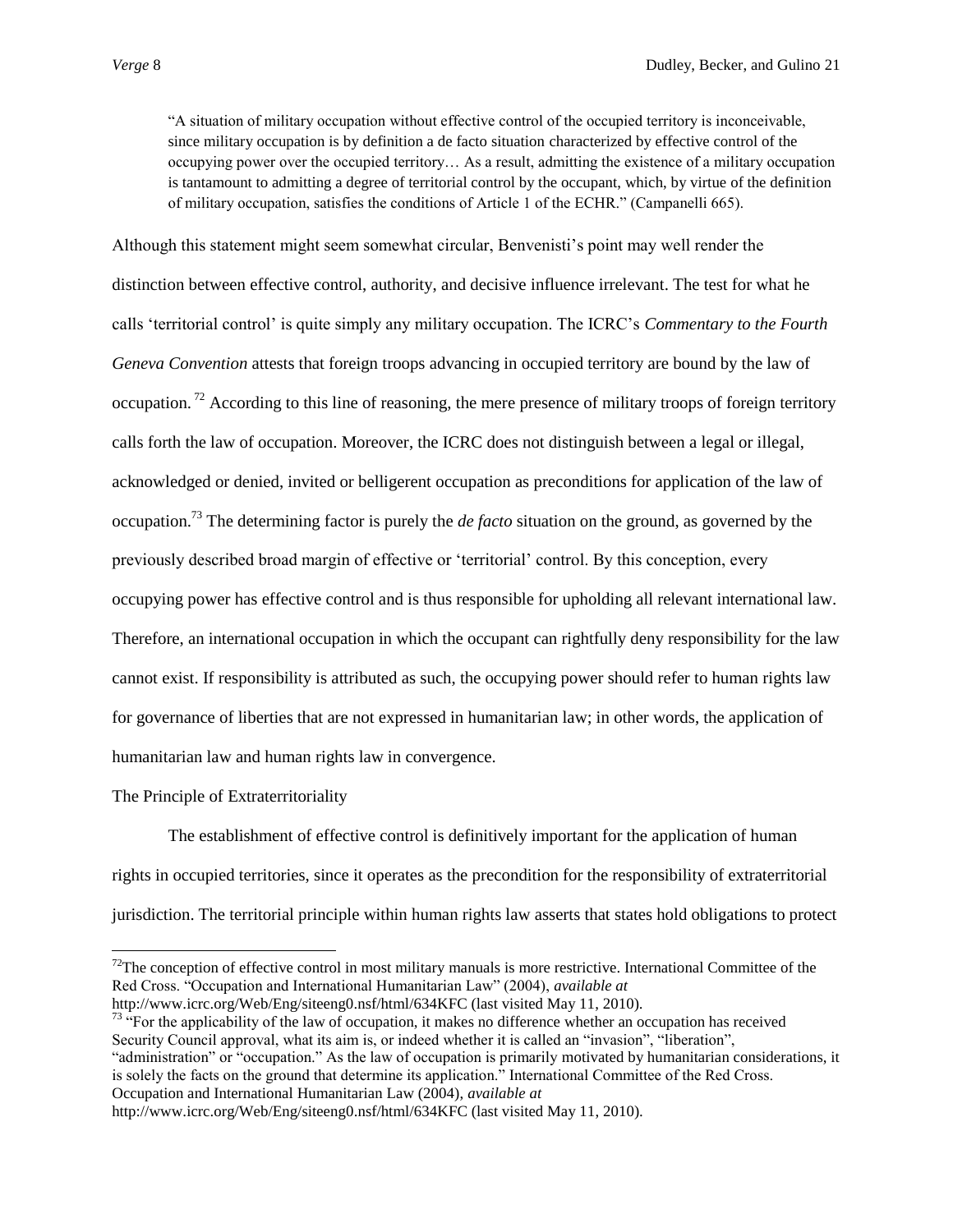and respect the rights of those within its national territory. However, case law points to "well-established exception[s]" such as "cases involving the activities of its diplomatic or consular agents abroad and on board craft and vessels registered in, or flying the flag of that State."<sup>74</sup> Occupation may also be included as an exception because an occupied territory is under the authority and effective control of the occupying state.<sup>75</sup> The case law of international and regional courts and treaty bodies "largely supports the view that a state"s obligation to respect and ensure international human rights laws outside its territorial boundaries," particularly when "a state is in control of territory outside its borders," or "the actions of a state agent bring persons or property under their direct control, for example by kidnap or detention" and in other "recognized exceptions to the territorial principle of jurisdiction generally characterized by localized state control or authority, for example embassies and vessels flying the state's flag."<sup>76</sup>

Human rights obligations extending beyond the territory of the state are supported not only in case law, but in international customary law as well. The US Operational Law Handbook of 2004 "clearly accepts that US forces in extraterritorial operations can be bound by customary human rights law."<sup>77</sup> The ICRC states that it is a principle of customary law "that human rights law "applies in all times.""<sup>78</sup>

The *Al-Skeini* case brought to the UK Court of Appeal in 2005 challenged the scope of the UK"s territorial obligations to the European Convention on Human Rights (ECHR). The case concerned the deaths of six Iraqi civilians in Basra city, Iraq, in 2003-2004. Five of the civilians were shot by members of the UK armed forces in the course of patrol operations and one of the civilians was arrested and died at a UK military base. Article 1 of the ECHR calls state parties to "secure to everyone within their jurisdiction the rights and freedoms" of the convention.<sup>79</sup> Jurisdiction, as previously expressed, is gauged through effective control and authority of a state in a given territory. The Court determined that the UK

<sup>74</sup> Siobhan Wills, *The Responsibility to Protect by Peace Support Forces under International Human Rights Law,* 13 International Peacekeeping 4, (2006), 478.

<sup>75</sup> Noam Lubell, *Challenges in applying human rights law to armed conflict,* 87 International Review of the Red Cross 860, (2005), 740.

 $76$  Id. at 74, 477.

<sup>77</sup> Id. at 75, 741.

<sup>78</sup> Id. at 74, 482.

<sup>79</sup> The European Convention for the Protection of Human Rights and Fundamental Freedoms, *Council of Europe,*  Nov. 4, 1950, ETS 5; 213 UNTS 221, [hereinafter referred to as the European Convention of Human Rights (ECHR)] available at: http://www.hri.org/docs/ECHR50.html.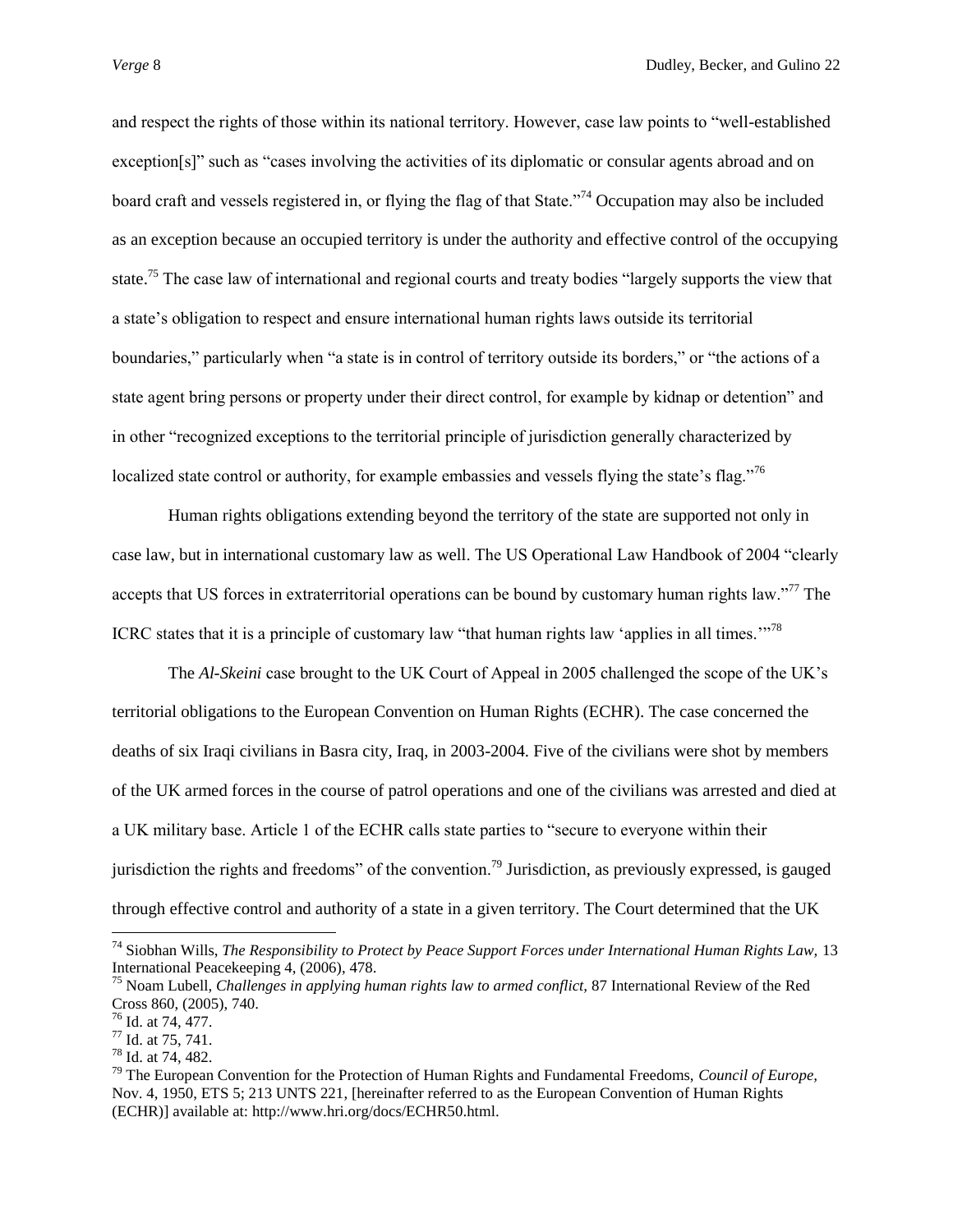did not have effective control of Basra city because the "UK possessed no executive, legislative or judicial authority in Basra other than the limited authority given to its military forces."<sup>80</sup> This ruling is inconsistent with the Hague Conventions, considering the definition of a military occupation is "the effectiveness of the occupation army"s control, which corresponds to the factual exercise of governmental authority by the occupant."<sup>81</sup> Additionally, "to rule out the United Kingdom's responsibility for human rights violations" on the grounds that the UK did not have effective control, "while admitting at the same time that Britain was the occupying power of this city, is thus contradictory from the point of view of the law of military occupation."<sup>82</sup> However, the Court also determined that the civilian who died at a military base, which is considered analogous to an embassy or consulate, had been under the effective control of the UK during the time that the crime was committed, which allowed the UK jurisdiction to hear the case.

The ECHR has two tests for judging extraterritorial liability, the *Bankovic* and the *Issa* tests. *The Bankovic* test comes from *Bankovic v. Belgium*, a case concerning the bombing by the North Atlantic Treaty Organization (NATO) of the building Radio Televizije Srbije in Kosovo in 1999, in which 16 people were killed and 16 others seriously injured. The applicants, injured civilians and relatives of the deceased, brought the case to the ECHR, claiming that ECHR state parties had violated their human rights. The Court declared the application inadmissible because the act was outside the jurisdiction of the respondent States.<sup>83</sup> This case established the precedent that "a state is only subject to extraterritorial liability under the [ECHR] where it exercises 'effective authority and control' over another State's territory, which will occur only in exceptional cases."<sup>84</sup> The *Issa* test comes from *Issa v. Turkey*, which was a case concerning the deaths of Iraqi civilians killed in northern Iraq by Turkish Army soldiers during military operations in 1995. The Court tried to determine "beyond reasonable doubt" that the killings had taken place in a territory that was under the effective control of Turkey at the time. The Court could not

<sup>&</sup>lt;sup>80</sup> *The Queen ex parte Al-Skeini and Others v. Secretary of State for Defence, England and Wales Court of Appeal* (2005) EWCA Civ 1609, 21 December 2005, available at: www.bailii.org/ew/cases/EWCA/Civ/2005 /1609.html.  $81$  Id. at 2, 664.

 $82$  Id. at 2, 665.

<sup>83</sup> Dirk Voorhoof, *European Court of Human Rights Case Bankovic and Others v. Belgium and Others,* 1 IRIS 3 (2002), 5, available at: http://merlin.obs.coe.int/iris/2002/1/article2.en.html.

 $84$  Ibid, 6.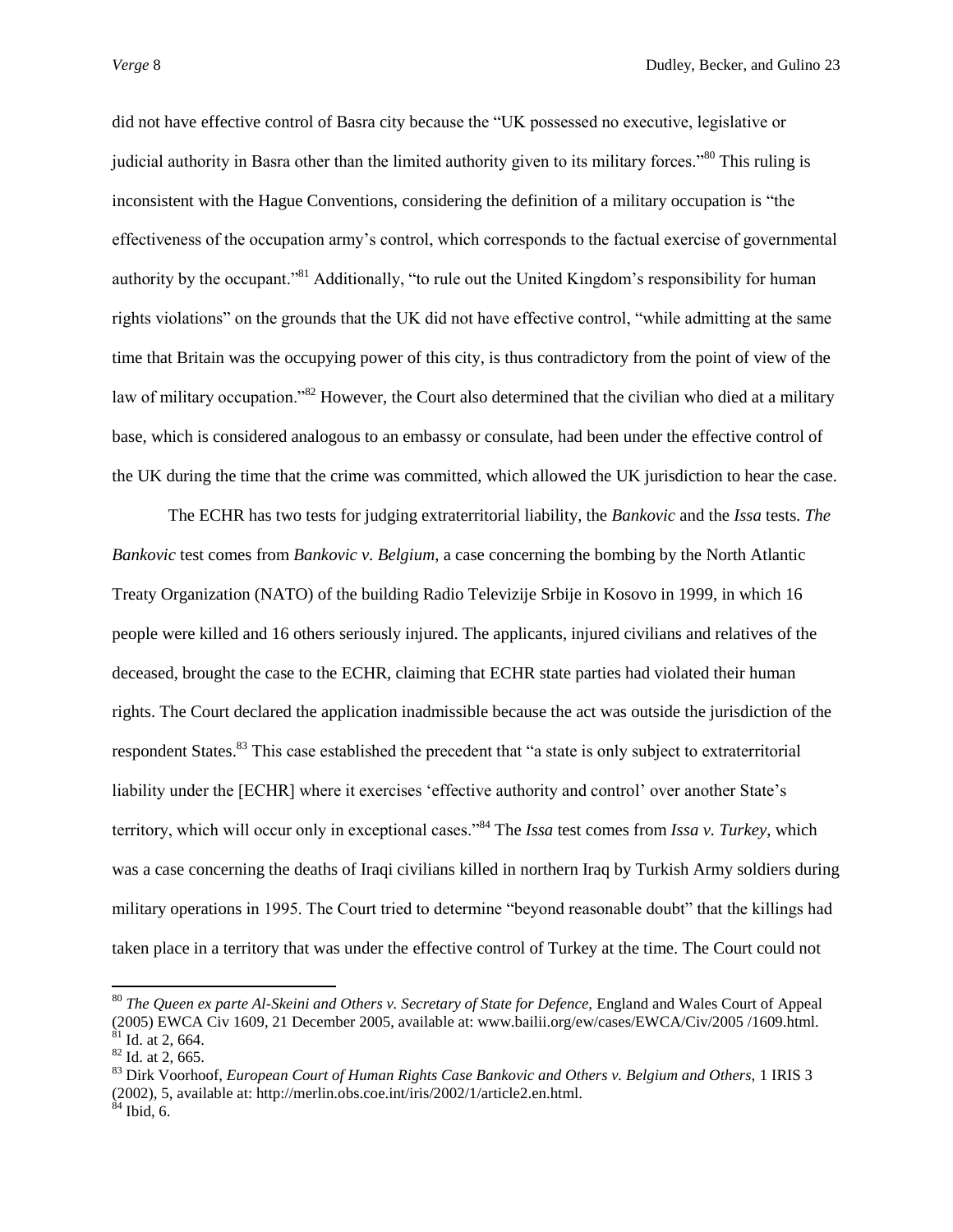meet the standard of proof necessary to determine that Turkey had conducted combat operations in the given area where the victims had been and as such could not determine that the victims were within the jurisdiction of Turkey, based on Article 1 of the ECHR.<sup>85</sup> However, this case set the precedent that "a state engaged in a short military incursion in a second State can incur extra-territorial liability if its agent commits an act on the territory of the second State, if the act in question would have amounted to a Convention violation if committed on the first State's own territory."<sup>86</sup>

The UK High Court used the *Bankovic* test in the case of *Al-Skeini.* The Court justified the use of the *Bankovic* test because *Bankovic* was decided by Grand Chamber of the ECHR, and the Court "took into consideration the regional nature of the Convention, the inappropriateness of applying the Convention in countries where securing the Convention rights would be impossible, and the consequent risk of "being accused of human rights imperialism.""<sup>87</sup> The UK was weary of setting a new precedent that would call for state responsibility of ECHR rights extraterritorially. The Court justified not using the *Issa* test because, "*Issa* was not…a judgment of the Grand Chamber…nor in the event did the application succeed."<sup>88</sup> All of these cases bring into question the glaring contradiction of the situation of occupation, as by definition the effective control and authority of one state over another, which puts the peoples of the occupied territory under the temporary jurisdiction of the occupying power, yet does not consider these peoples under the jurisdiction of the occupying power in terms of human rights obligations.

*Al-Skeini* is an example of the backlash against the growing jurisprudence of co-application. Although it went back and against the two cases involving Cyprus, it will not permanently prevent coapplication judicially. This is an example of dialectic progress, in which for every two steps forward there is a counter step back.

l

<sup>&</sup>lt;sup>85</sup> Press Release issued by the Registrar, Chamber Judgment Issa and Others v. Turkey, European Commision of Human Rights, (2004), available at: http://cmiskp.echr.coe.int/tkp197/view.asp?item=2&portal=hbkm &action =html&highlight=issa&sessionid=52874623&skin=hudoc-pr-en.

 $86$  Id. at 83, 6.

 $87$  Ibid., 6.

<sup>&</sup>lt;sup>88</sup> The Queen ex parte Al-Skeini and Others v. Secretary of State for Defence, para 124.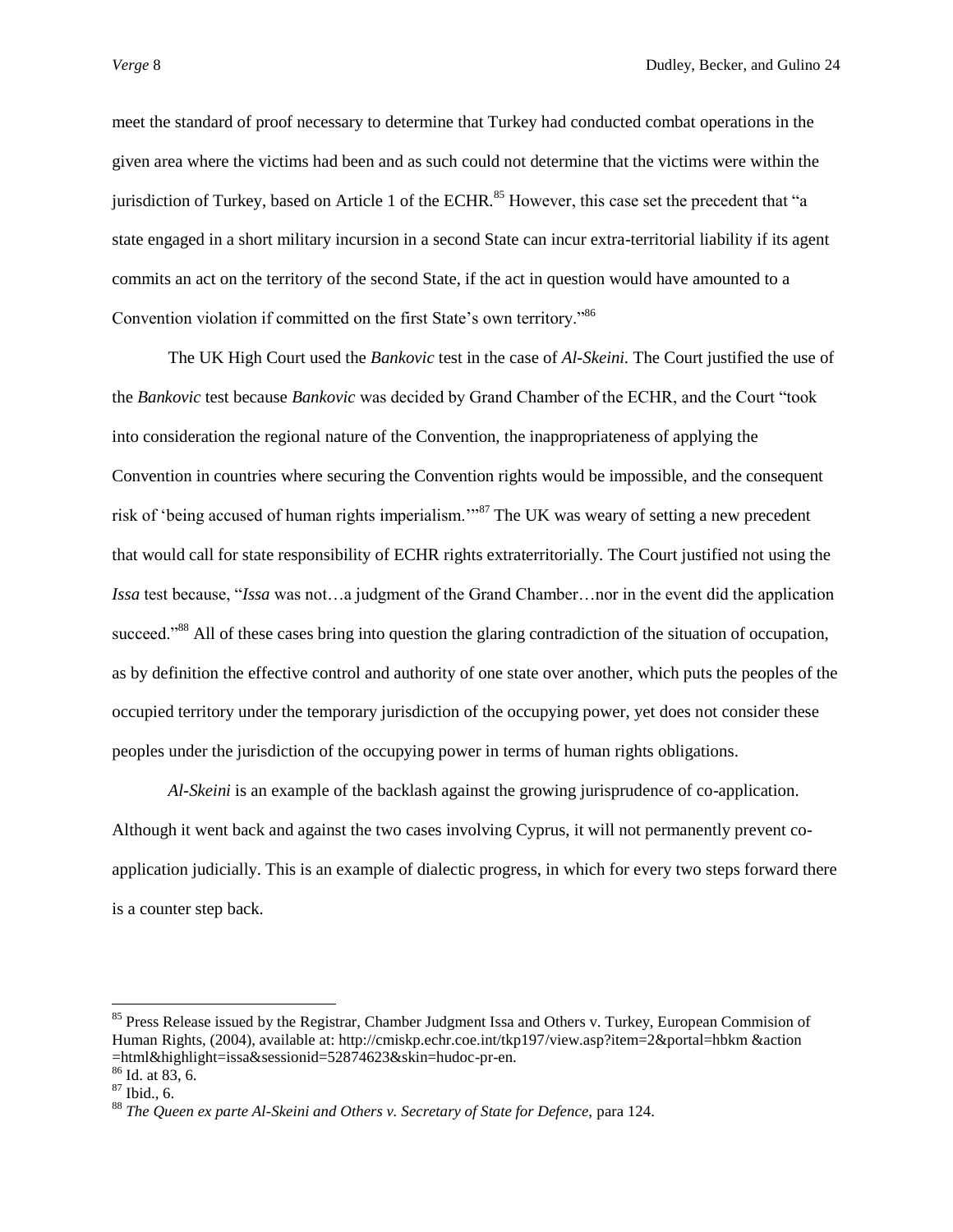# V. Derogations, Necessity, and Proportionality

Evolving jurisprudence shows the widespread consensus that HRL is, in fact, applicable during occupation, despite occasional setbacks like *Al-Skeini.* The next question becomes how to implement this co-application and what principles govern the co-application. The legal principles of derogation, necessity, and proportionality are examples of important governing principles of the co-application of IHL and HRL. As illustrated thus far, human rights law is always applicable, including during armed conflict, but may be derogated from in times of public emergency. Article 4(1) of the ICCPR states,

In time of public emergency which threatens the life of the nation and the existence of which is officially proclaimed, the States Parties to the present Covenant to the extent strictly required by the exigencies of the situation, provided that such measures are not inconsistent with their other obligations under international law and do not involve discrimination solely on the ground of race, colour, sex, language, religion or social origin.<sup>89</sup>

Yoram Dinstein argues that there is a "general recognition" that war is the most extreme example of a public emergency, and suggests that the *travaux prépartoires* "unambiguously divulge that war was upper-most in the minds of the framers of the derogation clause.<sup>"90</sup> The article explicitly states, however, that the derogation can only be justified to the "extent required by the exigencies of the situation." Although states have a wide margin of appreciation in determining what is militarily necessary, no state has unlimited power.<sup>91</sup> In the ICJ Advisory Opinion on the Wall, the court stated that any derogation to human rights law must meet the legal principle of necessity, which it defines as "the only way for the State to safeguard an essential interest against a grave and imminent peril.<sup>"92</sup> The principle of necessity is further regulated by the legal principle of proportionality. The needs of the military must be balanced with the needs of the people, and the security advantage of any action must be proportional to the negative impact upon the population. $93$ 

The ICJ Advisory on the Legal Consequences of the Construction of a Wall in Occupied

Palestinian Territory was requested by the General Assembly at the end of 2003. The request was made in

l

<sup>&</sup>lt;sup>89</sup> International Covenant on Civil and Political Rights.

<sup>90</sup> Id. at 61, 72.

<sup>91</sup> *Ireland v. United Kingdom* (European Court of Human Rights, 1978), 25 ECHRJD 5, 79.

<sup>&</sup>lt;sup>92</sup> The Advisory Opinion of the International Court of Justice on *Legal Consequences of the Construction of a Wall* 

*in the Occupied Palestinian Territory*, (2004) 43 *ILM* 1009. [Hereinafter ICJ Advisory Opinion on the Wall].

 $^{93}$  HCJ 2056/04, Beit Sourik Village Council v. Israel (June 30, 2004), 43 ILM 1099.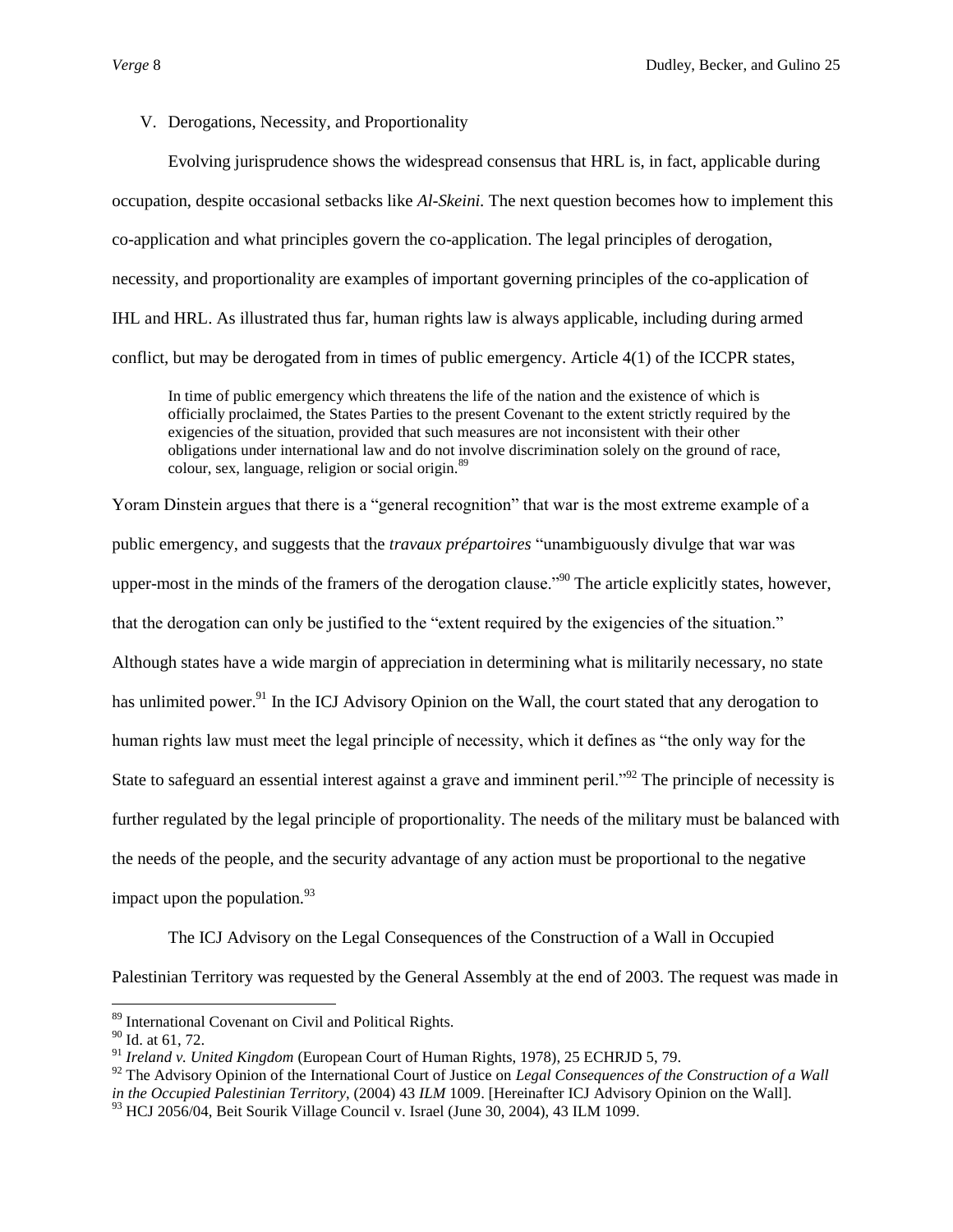response to the construction of a security barrier separating Israel from occupied Palestine, which began in 2002. The security barrier, or wall, frequently crossed the "Green Line," and created incredible hardships for local Palestinian residents who resided on both sides of the wall. At the same time, the Israeli Supreme Court, sitting as the High Court of Justice, entertained a case on the same topic – the legality of the construction and the routing of the barrier. Both courts considered the legality of the wall in terms of whether, firstly, the wall was constructed out of military necessity, and furthermore, whether the negative impact on the Palestinian residents was proportional to the security achieved by the barrier. These two legal principles, necessity and proportionality, were central in the findings of both courts.

In the case of the Israeli Supreme Court, the court did acknowledge the human rights of the Palestinians but considered those rights to be protected sufficiently under IHL. The Israeli Supreme Court found that the barrier was militarily necessary, but "the Court noted that even when done out of military necessity, the wall must take into account the needs of the local population.<sup>"94</sup> The Court, by application of the principle of proportionality, found that the portions of the barrier that crossed the "Green Line" caused disproportional harm to the Palestinians, and were thus in violation of Israeli and International law. The court stated, "The route undermines the delicate balance between the obligation of the military commander to preserve security and his obligation to provide for the needs of the local inhabitants."<sup>95</sup> Although the Court did not formally apply HRL, and only held Israel accountable for IHL, the judgment reflects that the Court did consider the human rights of the Palestinians in making their decision.

The ICJ made a similar conclusion, but found that the entire length of the barrier was in violation of international law. Specifically, the court found that the wall violated International Humanitarian Law, in particular, articles 46 and 52 of the Hague Regulations, and 53 of the Fourth Geneva Convention. The court also found that the wall violated Human Rights Law, in particular 17(1) and 12(1) of the ICCPR, articles 6, 7, 10, 11, 12, 13, 14 of ICESCR, and similar articles 16, 24, 27, and 28 of the CRC. Furthermore, the court found that the wall violated the Palestinians' right to access of Holy Places

 $\overline{\phantom{a}}$ <sup>94</sup> Id. 93.

<sup>95</sup> Ibid.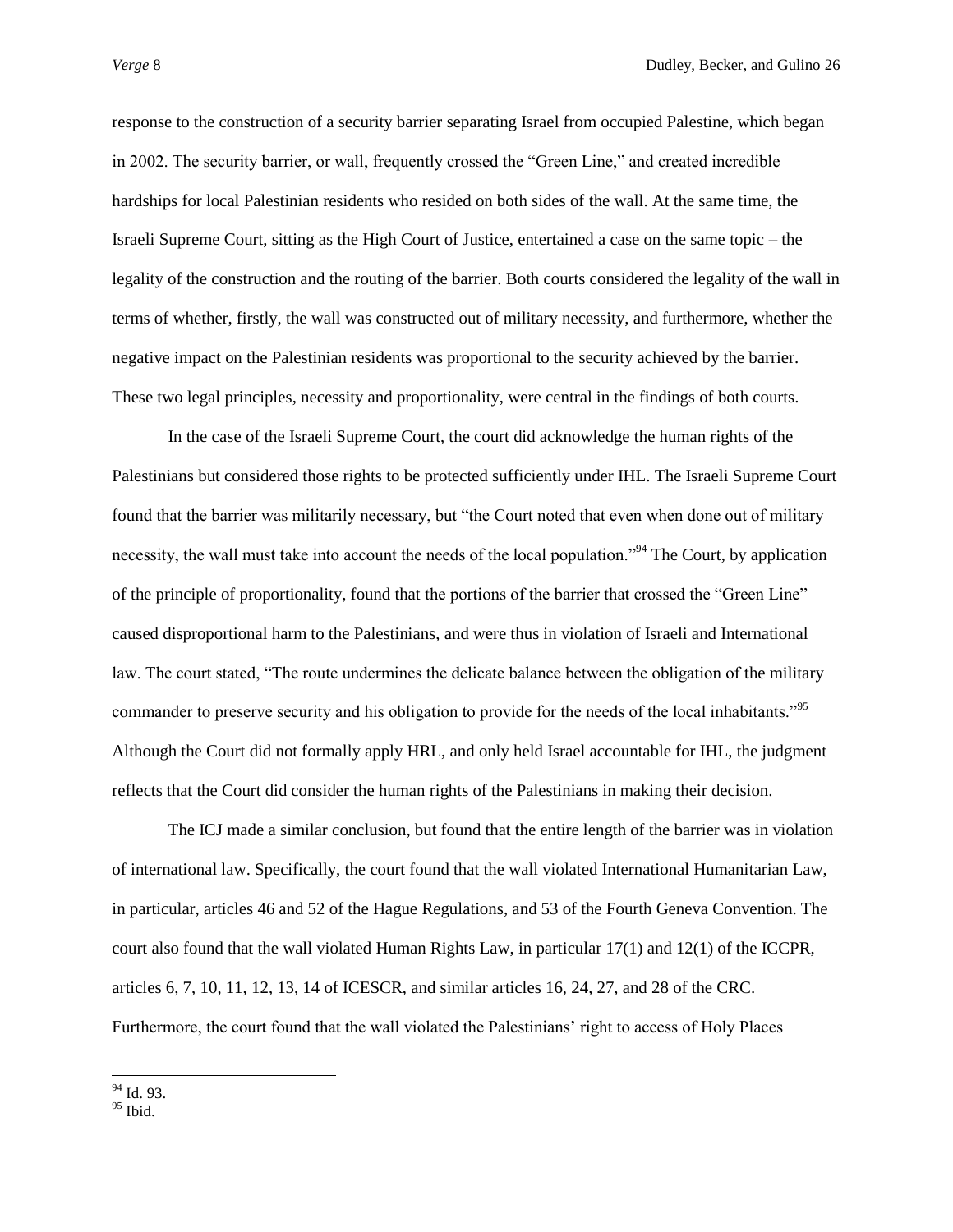guaranteed in the General Armistice Agreement. The ICJ went on to acknowledge the agricultural impacts of the wall, quoting the Special Rapporteur on human rights in Palestinian territories, who said, "Much of the Palestinian land on the Israeli side of the Wall consists of fertile agricultural land and some of the most important water wells in the region…[And] many fruit and olive trees had been destroyed in the course of building the barrier."<sup>96</sup> The ICJ advisory opinion, in its application of HRL in Palestine, strongly supports the growing jurisprudence of co-application. Furthermore, both the Israeli Supreme Court case and the ICJ case illustrate the importance of proportionality in balancing the needs of the military and the impacts on the occupied population under belligerent occupation.

If human rights are applicable during military occupation, in conjunction with IHL, states must protect and respect not only civil and political rights, but also economic, social and cultural rights, which include the rights to "education, health, social security, food and employment" among other things.<sup>97</sup> While such issues may be covered under IHL, the framework offered in human rights treaties may offer greater detail of state obligation.

States that ratify regional and international human rights treaties should be responsible for respecting and protecting the rights of all those under its jurisdiction, which extends to occupied peoples during military occupation. States cannot presently be held accountable to human rights instruments of which they are not party to during military occupation. As established in the *Issa* test within the ECHR, obligations extend extraterritorially when a state has jurisdiction of a group of people outside of its national boundary and is responsible for the same human rights obligations in the occupied territory as it is in the domestic territory.

# VI. Conclusions and Futuring

The application of human rights to occupation is widely recognized, although the specifics of when and how to implement co-application continues to be debated in the courts. It cannot be denied that

<sup>&</sup>lt;sup>96</sup> ICJ Advisory Opinion on the Wall., 58.

<sup>&</sup>lt;sup>97</sup> Id. at 75, 751.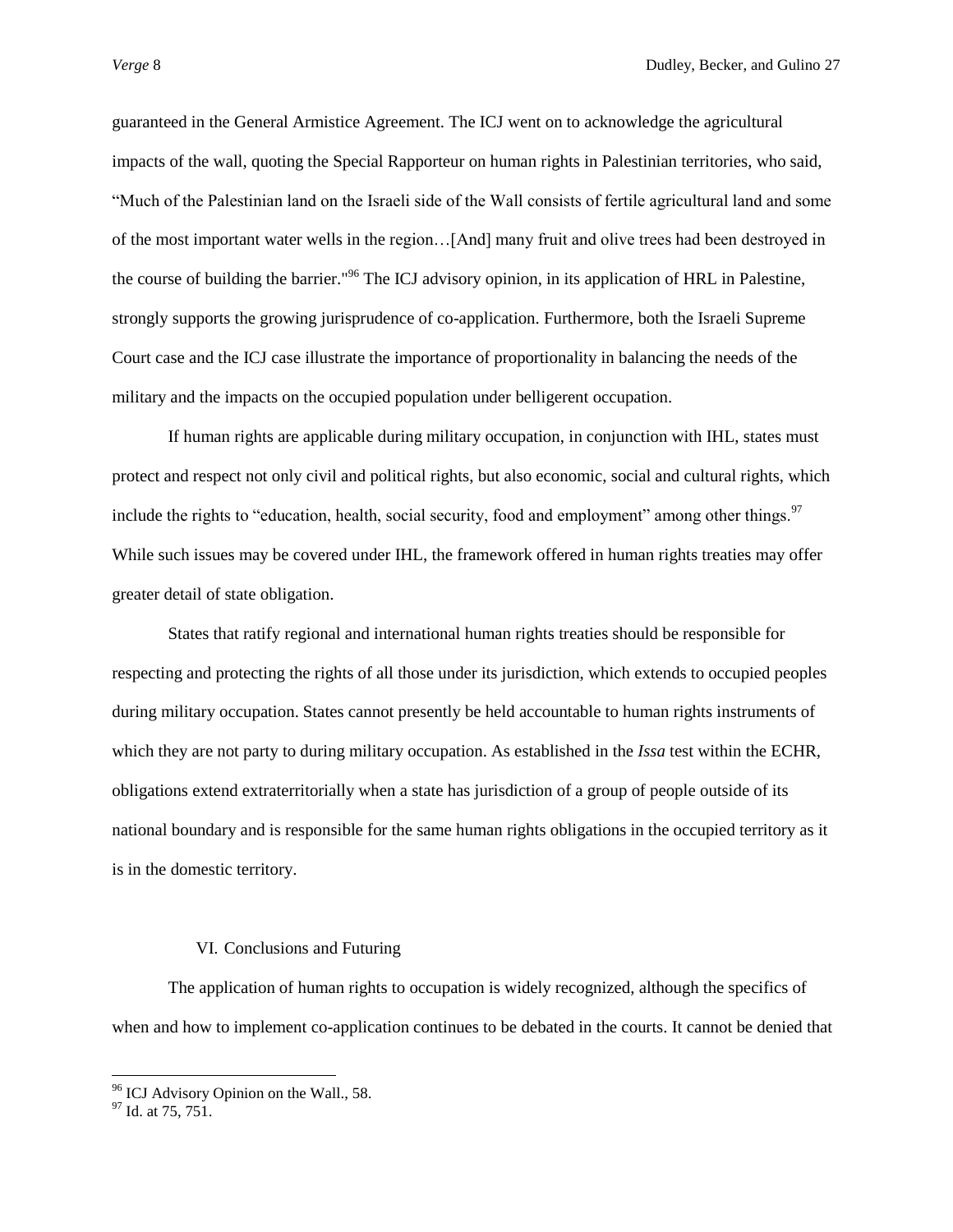significant resistance to co-application still exists, which reflects the reluctance of states to extend treaty obligations to occupied territories (this attitude is represented in the *Al-Skeini* case). However, as evidenced in *Cyprus v. Turkey, Loizidou v. Turkey,* and numerous other conclusions of international bodies, extraterritorial obligations of human rights treaties hold growing weight in regional human rights courts. The foreseeable evolution of co-application into *jus cogens* is a dialectical process of progression and regression. *Al-Skeini* is representative of the backlash against the growing legal precedent of coapplication. On the other hand, the ICJ advisory Opinion on the Wall is a strong indication of this growing precedent, and the controversial nature of the case, and of this topic, is due to the far-reaching implications of the ruling.

Such implications include an overhaul of the relationship between the occupant and the occupied territory. This in turn would require a complete re-training of any troops who are stationed in occupied territory, such as Iraq. Siobhan Wills notes, "It is inexcusable to deploy troops into situations where they may find themselves responsible for extensive administrative and security tasks…without sufficient recognition (and appropriate mandate, resources and training) of their potential responsibilities under human rights law, in particular recognition that the obligations of the force are not limited to ensuring that their own conduct is of a high standard also that they may be required to secure, in so far as it is in their power to do so, the human rights of the local population."<sup>98</sup> To train troops in human rights law could completely undermine the current understanding of military training and combat preparation. Furthermore, co-application establishes a necessity for additional methods of legal redress for abuses committed during war. Under IHL, the occupied population does not have rights in the way that they would under HRL. Only grave breaches of humanitarian law can be legally addressed, and usually only after an armed conflict is over. With occupation, which may last decades, the application of HRL would allow individuals living in occupied territory some method of taking legal action against their occupants. Lastly, and perhaps most radically, there is the concern that the application of human rights during occupation could lead to the illegalization of occupation, in respect of the inherent human right to self-

<sup>&</sup>lt;sup>98</sup> Id. at 74, 486.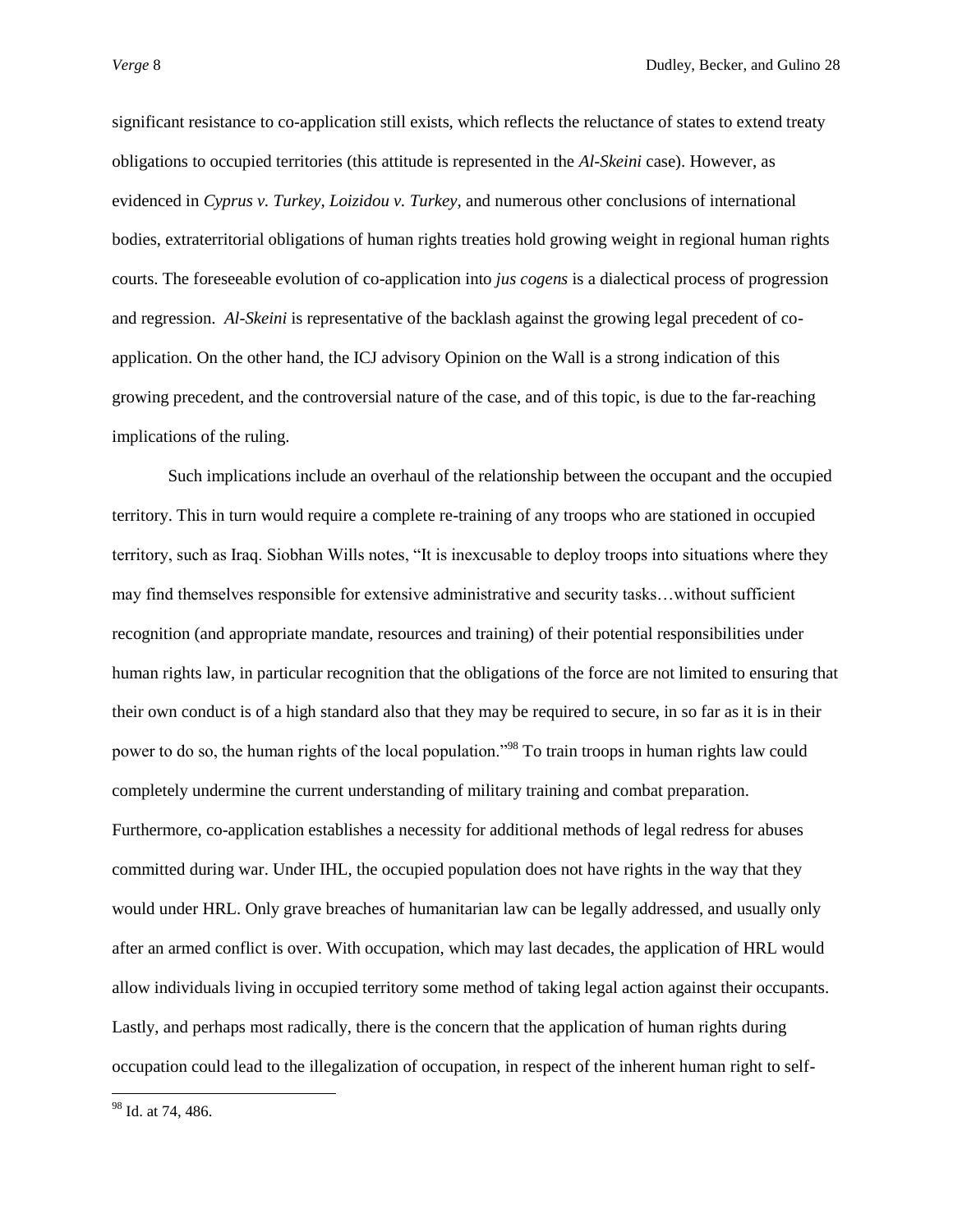determination. By defending the inherent human rights of the occupied population, it is not a far stretch to argue that occupation is inherently a violation of human rights and specifically the right of peoples to selfdetermination. This could allow for the prohibition of occupation for the very same reason as the prohibition of colonization. For example, in the ICJ advisory opinion on the Legal Consequences of the Construction of a Wall in Occupied Palestinian Territory, the court declared that the wall violated the Palestinian people"s right to self-determination; "The wall severs the territorial sphere over which the Palestinian people are entitled to exercise their right of self-determination and constitutes a violation of the legal principle prohibiting the acquisition of territory by the use of force."<sup>99</sup> The court also referenced the ICJ opinion on the status of South West Africa in declaring its belief in the fundamental right to development, which of course, is strongly intertwined with the right of self-determination.

Of course, co-application is not a clear-cut or simple task; it requires cross-dialogue and understanding between bodies within IHL and HRL. Some may argue that holding the occupant responsible for the protection of human rights would legitimate the occupant and normalize occupation. However, as has been discussed, holding states accountable for HRL obligations for those within their *de facto* control neither legitimizes the occupant nor pacifies the population. The desire and demand for selfdetermination is only stronger when the population has access to basic human rights, as no country living in terror has the power to assert its own will.

Although some scholars argue that HRL should be applied during all armed conflict, we propose the application be limited to occupation, at least for now. The conditions of occupation specifically allow for the protection of human rights in a way that is not yet as clear within all situations of armed conflict. It is possible even that formal application of human rights within armed conflict at this time would cause a weakening or dismissal of human rights. However, the continuing influence of human rights upon the laws of war, and upon international law, may lead to a possible future in which war itself is considered an inherent violation of human rights. Perhaps more practically, human rights today provide the *lex generalis*, overarching guidelines for the treatment of all people. We propose that this law, except under

<sup>&</sup>lt;sup>99</sup> ICJ Advisory Opinion on the Wall, 58.